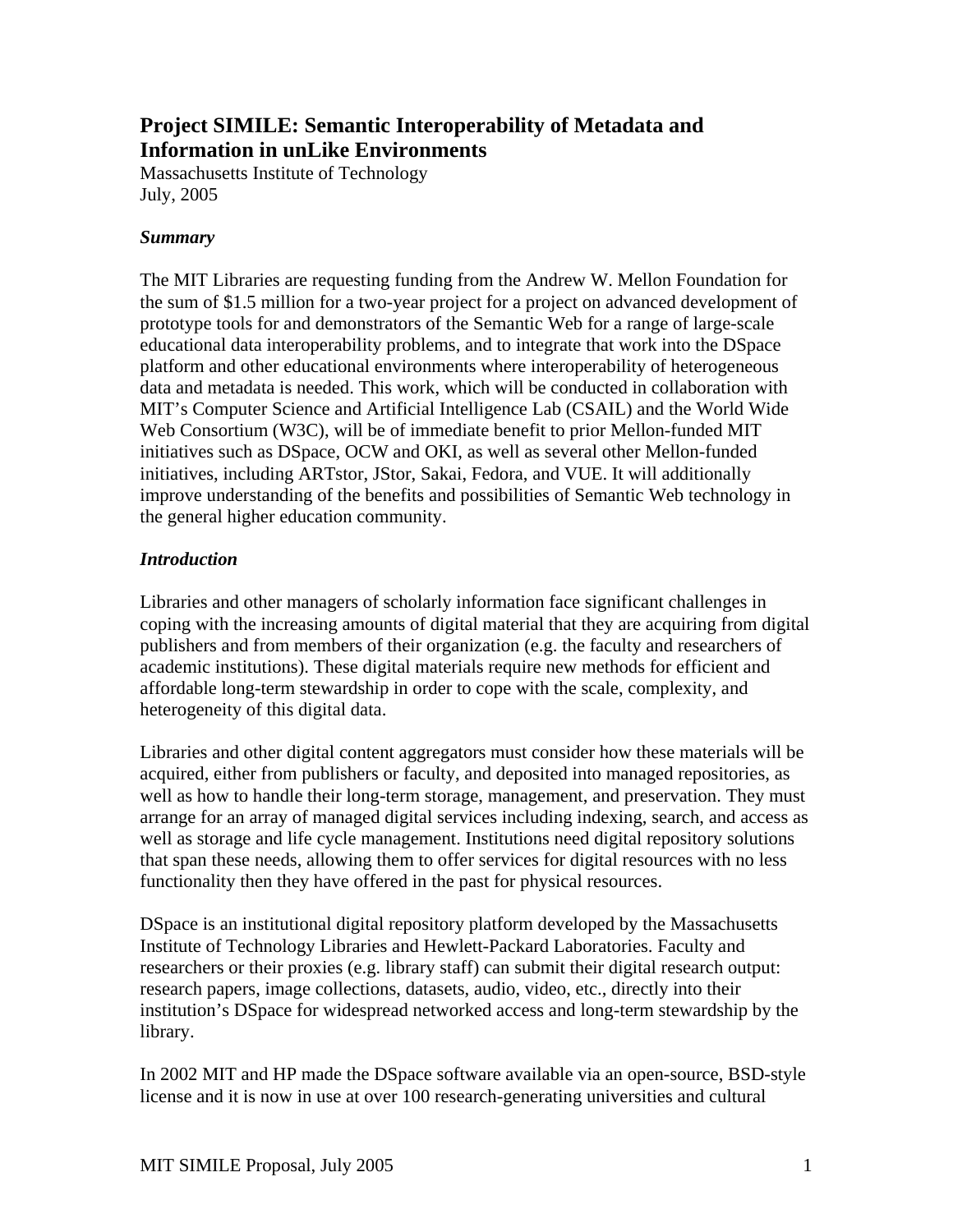heritage organizations world wide (see <http://wiki.dspace.org/DspaceInstances/> for the current list of registered sites). This community of organizations is collaborating to achieve a common vision of federation among DSpace repositories, and with similar organizations that run repositories built on other platforms (e.g. Fedora or EPrints repositories) and running services of interest to the research community (e.g. Google Scholar, A9).

Delivering on the vision of federated digital repositories that support seamless, locationindependent discovery and retrieval of relevant research material requires advances in interoperability among the digital resources under institutional management – however and wherever they are physically hosted - and between those resources and the services that consume and/or produce descriptions, annotations, and additional resources. Such interoperability has been very difficult to achieve so far in ways that are both highly scalable and technically supportable by the library and other digital content management communities.

To advance solutions to this problem, the MIT Libraries are working together with the World-Wide Web Consortium (W3C) and the MIT Computer Science and Artificial Intelligence Lab (CSAIL) on the SIMILE project. SIMILE (Semantic Interoperability of Metadata in unLike Environments) is working to enable highly scalable interoperability among digital content, the metadata that describes that content, and the services that allow people to work with that content. SIMILE

SIMILE began two years ago with research funding from Hewlett Packard, and has already completed work to perform studies, capture representative data collections, and create tools that demonstrate the value of the Semantic Web to the problems of digital data interoperability for a variety of services. We wish to further develop these tools and technologies into production quality and to add new tools in this area for which the community has expressed a need.

Furthermore, SIMILE will further leverage and extend DSpace, enhancing its support for arbitrary schemas and metadata, primarily though the application of RDF and Semantic Web technology. To guide the SIMILE effort we will focus on well-defined, real-world use cases in the library and educational technology domains. Because of the widespread adoption of the DSpace platform by research libraries, we believe that there will be a powerful deployment channel through which the benefits offered by Semantic Web technology to improve data interoperability at Web scale can be compellingly demonstrated in a visible and global community.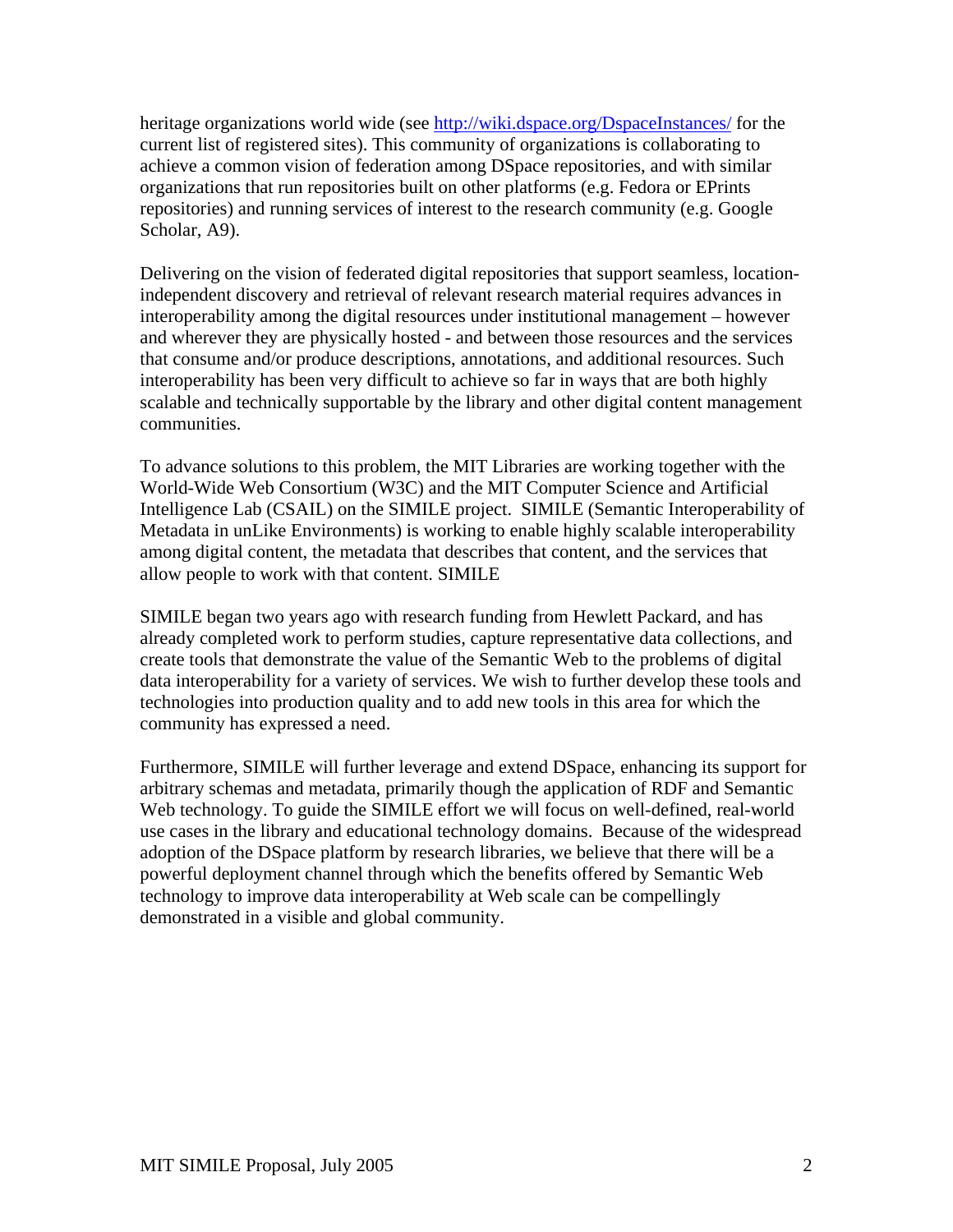# *Project Description*

We propose a project that will create compelling use case demonstrations and prototypes at the intersection of community or individual information creation and management, institutional information and digital collections management, and the Semantic Web data architecture.

We seek to enable low-cost, scalable interoperability among digital research collections, the metadata that describes them, and the services that leverage that metadata and digital material. The project plan includes extending the widely used open-source DSpace digital repository platform currently available at http://dspace.org/. We will extend DSpace to greatly enhance its ability to provide easy-to-use support for arbitrary schemas and metadata, primarily through the use of RDF and Semantic Web techniques, and explore support for distributed research collections. The project will ground its work in focused, well-defined, real-world use cases in the domains of libraries and higher education. We will also collaborate with other significant projects that operate in these domains, (e.g. ARTstor, JSTOR, OCW, Fedora, Sakai, and VUE) to improve understanding and use of Semantic Web technologies to provide scalable data interoperability within and across those platforms

# *Project Context*

# **The Library Information Management Domain**

One of the core competencies of libraries has traditionally been support for the research activities of scholarly information consumers such as university faculty and students. Research activities typically include searching and browsing metadata to find relevant information in many formats including books, journals, maps, visual images, archives, audio/visual material, datasets, computer files, and so on. In supporting search and information retrieval activities, libraries have evolved over time from isolated and eccentric modes of describing their collections and providing access to them towards international standards which support the broad portability of research methods across libraries and collections. Examples of these modern standards in common use are the ISBD (International Standard Book Description), the ISAD-G (International Standard Archival Description), MARC (Machine Readable Cataloging standard), and Z39.50 (a standardized search and retrieval protocol). This degree of standardization across libraries of all types has allowed academic researchers world wide to achieve good efficiency and effectiveness regardless of physical location or type of material sought.

However as scholarly information consumers have become increasingly familiar with and dependent on computer-based techniques for locating and accessing information, especially since the advent of the Web, libraries find themselves under growing pressure to support more flexible and powerful information seeking activities. This demand manifests itself in two ways: the great success of web search engines like Google for doing quick, high recall searches to identify large amounts of potentially useful information, and the demand for richer and more domain-specific description and search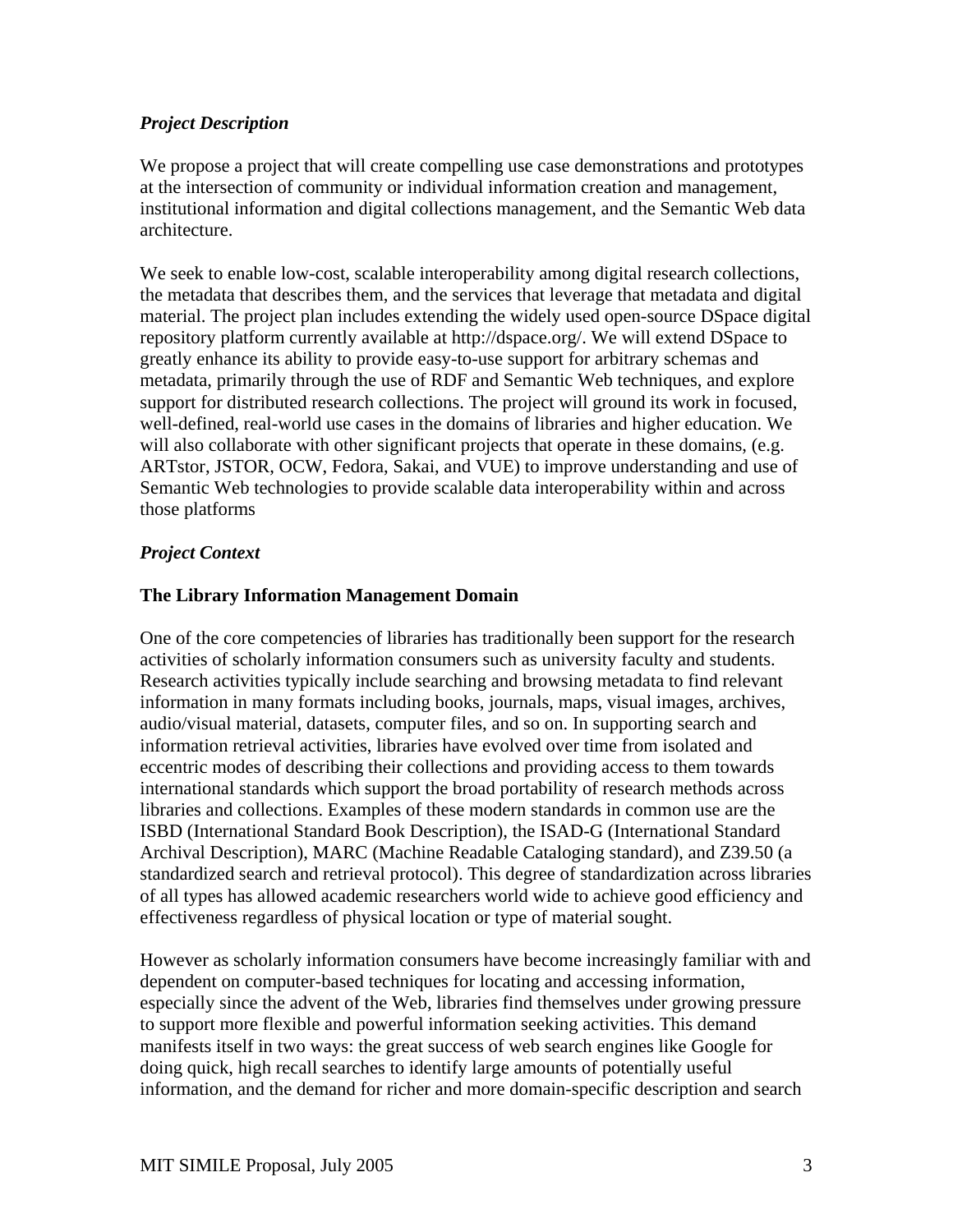support than was possible with traditional publishing and library standards such as ISBD and MARC. No longer satisfied with compromising accuracy to achieve portability of research methods, researchers now want to have the best of both worlds.

At the same time, managers of information collections that were never well served by traditional library standards (e.g. archival finding aids, scientific project data, and rich digital image descriptions) are becoming empowered to find better solutions for describing and searching their information through constant technological improvements. This is a very useful development for users of this type of previously unsupported information, but is leading to the creation of metadata gulags that are isolated from mainstream library-based search systems thus hiding them from many potential information seekers.

The need to be able to support a wide variety of types and sources of metadata, to integrate them effectively, and to expose them to simple, flexible search and retrieval tools for researchers has become a major challenge for libraries in the Web era. And libraries are an analog of other information-intensive enterprises in that the challenges and opportunities they and their patrons face mirror those faced by cultural heritage organizations, government agencies, and information-intensive businesses around the world.

Current library practices are stressed in several dimensions:

- Historically, libraries have optimized access and discovery of "locally accessible" assets. The pragmatic meaning of "locally accessible" has shifted in the era of networked resources due to the increasing dependence of university-based researchers on licensed digital collections such as ARTstor and JSTOR, driving demand for interoperability across these collections.
- It is too expensive for libraries to support non-standard, community-specific ways to describe or annotate content themselves.
- Even if libraries could afford this, community-specific information is held in distinct information silos or catalogs and does not integrate well with more traditional or generic library catalogues. For example, one can search a library's catalog and the ARTstor image library, but not both at once
- It is difficult for communities to describe and annotate their own digital collections with their own terms in a way that other users can access through the libraries centrally-supported systems. They are effectively invisible.
- Decisions about who should do what are very hard to change. Information initially created and managed by members of the community are difficult to hand off to the library for ongoing maintenance, and vice-versa.

# **The Semantic Web**

Along with email, the Web has become the dominant communication medium for scholars today, and is the primary mode for sharing research and teaching material of all kinds – both formally published and informally posted. Scholars use the Web to find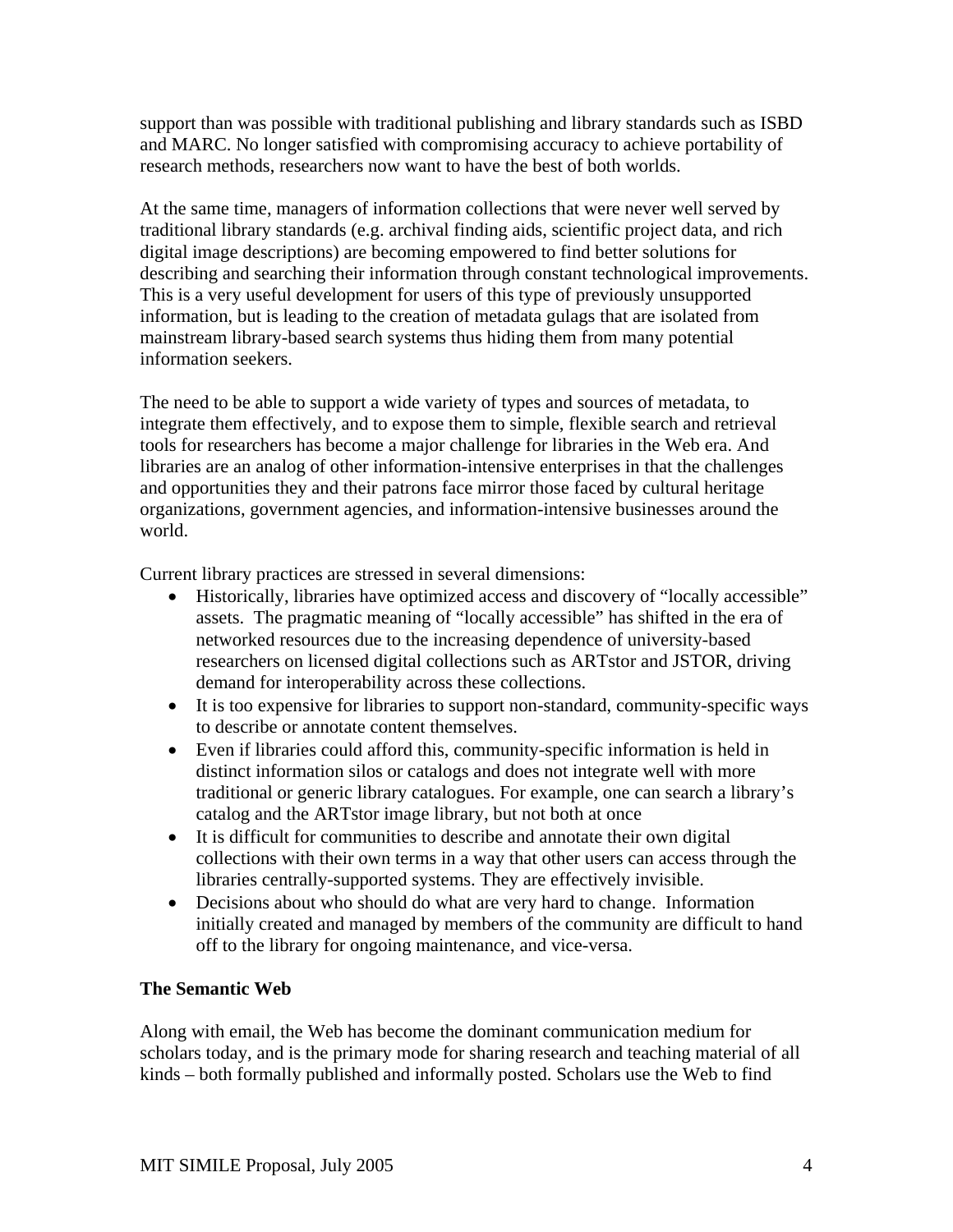things, get things, and increasing to use tools that support their research and teaching activities (e.g. Web-based course management systems, digital libraries, e-journals, etc.).

But interoperability on the web today requires too much human mediation. The World Wide Web Consortium, who originally created, and now have responsibility for maintaining and evolving the standards that make the Web work, has offered the following vision for an emergent ext-generation Web, known as the "Semantic Web":

"The Semantic Web is an extension of the current Web in which information is given well-defined meaning, better enabling computers and people to work in cooperation. It is the idea of having data on the Web defined and linked in a way that it can be used for more effective discovery, automation, integration, and reuse across various applications. The Web can reach its full potential if it becomes a place where data can be shared and processed by automated tools as well as by people."

Their vision of where the Web is going aligns very well with our problems in the information technology areas of interoperability across very large, very heterogeneous scholarly data collections. Information is highly distributed, and will remain so, but *must* become more interoperable without reliance on expensive and un-scalable technologies (for example, broadcast searching where a single search is issued to multiple remote catalogs with the results being collated together for the user; this works well for small numbers of catalogs but not at the scale of all relevant catalogs that are Web-accessible).

# **Challenges and Opportunities**

Through the SIMILE project we would like to demonstrate how the current barriers to interoperability across digital libraries can be reduced, thereby creating useful tools that span the individual, the community, and institutional information management roles and requirements, at low cost and with high scalability. To ensure that our work remains grounded, we will conduct the work using libraries and higher education as our source of material, and define the requirements of faculty and students for the technologies they will find sufficiently useful to adopt. This section describes the domain-specific challenges and opportunities in doing so.

We would like to be able to support *arbitrary* metadata for digital library collections in addition to metadata that is based on library standards. These should include very rich and complex metadata such as that used in digital libraries like ARTstor (i.e. the Visual Resource Association (VRA) Core metadata) or OCW (i.e. the IEEE Learning Object Metadata standard). Such simultaneous support has not been possible previously without expensive conversion of the metadata into a common standard such as the library's MARC cataloging standard previously mentioned.

We would like to be able to support the flexible *evolution* of subject-specific metadata. In the past, libraries could control the evolution of their standards to control and limit the

 $\overline{a}$ 

<span id="page-4-0"></span><sup>&</sup>lt;sup>1</sup> W3C Semantic Web Activity Statement, [<http://www.w3.org/2001/sw/Activity>](http://www.w3.org/2001/sw/Activity)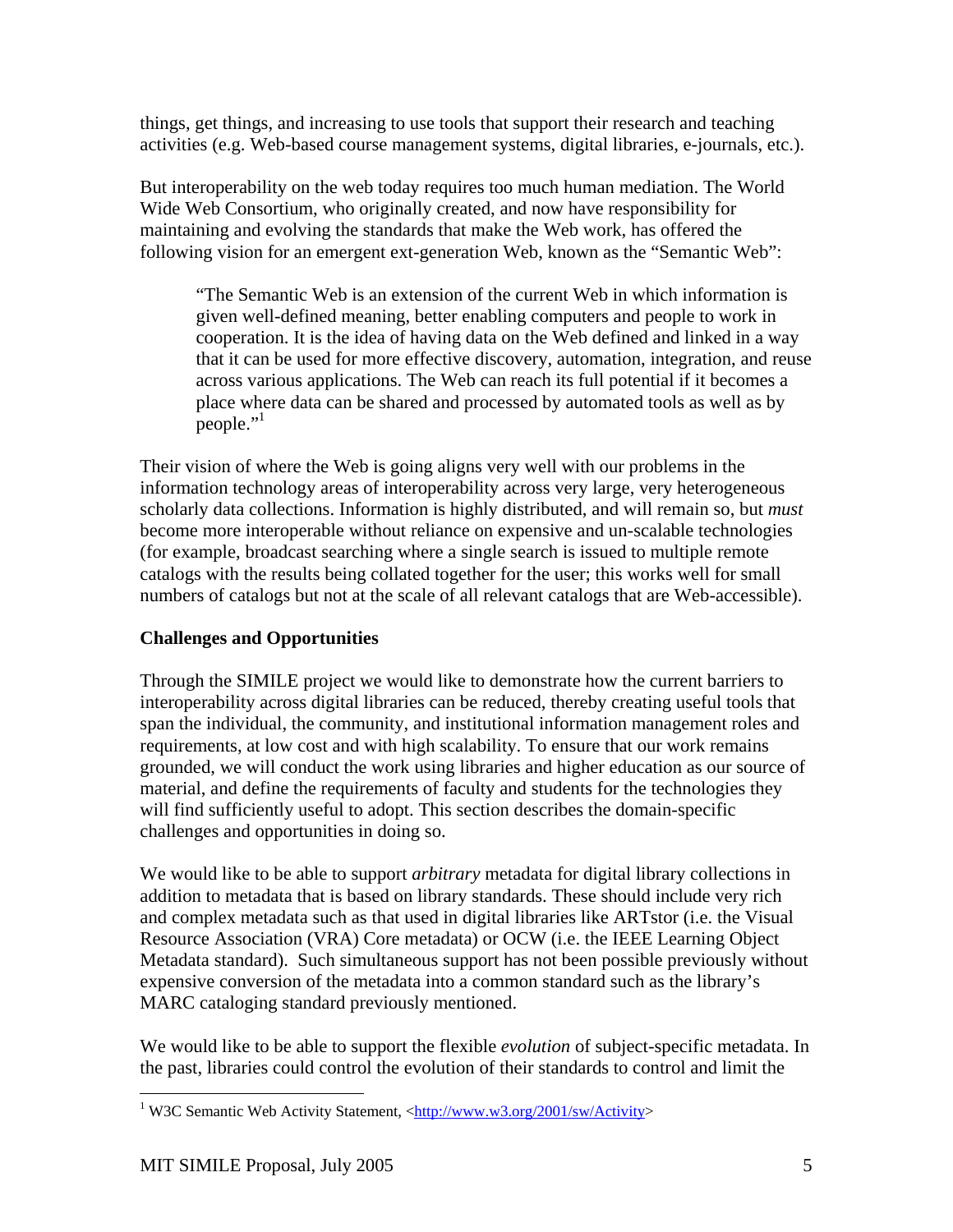impact of changes on their practices and systems. But subject-specific metadata (often faculty produced) changes very rapidly and this should be supported since it allows the metadata to reflect the real thinking of the subject experts rather than arbitrary abstractions of it that the library favors.

We would like to be able to support arbitrary, ad hoc *annotations* to digital collections. These might be supplied by the information consumers (e.g. students and faculty) directly, or by external subject experts such as other researchers in the field, or by professional collections managers such as librarians, or even by automated techniques such as collection data mining that discover new connections (e.g. amazon.com's "readers who purchased this book also liked…").

We need to be able to work with an increasing number of *third party service providers*, both of digital collections and of metadata about those collections. Traditionally libraries had exclusive control of the descriptions of their collections, but it is becoming increasingly true that useful metadata is created outside libraries: either by authors themselves or by service bureaus such as publishers or production labs. This is true for all types of metadata, and such metadata should be kept and leveraged whenever possible.

The main opportunity we have with the outcomes of this project is to provide strong subject-appropriate data support while still offering the professional management and services of the institutional library. Ever increasing amounts of digital content are coming from outside the library walls, so that libraries must manage multiple kinds of content with widely varying description. They must also manage interactions and relationships with multiple communities of interest for the same material (i.e. interdisciplinary studies). The kinds of material under management, the fields of study that produced them, and the ways they all have of talking about the materials are not static. They change with time as the communities themselves develop, ebb, and flow.

Another important opportunity is to provide a unified, customizable search interface to all digital library collections that is easy to use. In the new digital domain, libraries would ideally offer "one stop shopping" to all information resources of interest to its constituents, and act as a flexible information clearinghouses. Such technological tools could provide access to the richness of subject-specific metadata while also providing good general interdisciplinary recall across the whole digital library. The interface would provide access to items held "within" the library, as well as to external collections to which the library has negotiated access, and would be configurable by individuals or subjects to emphasize and optimize the presentation of the material that are important to the particular community.

Of course, the advent of search services like Google have changed the role of libraries in serving as the sole source of discovery tools, but we also have good opportunities to work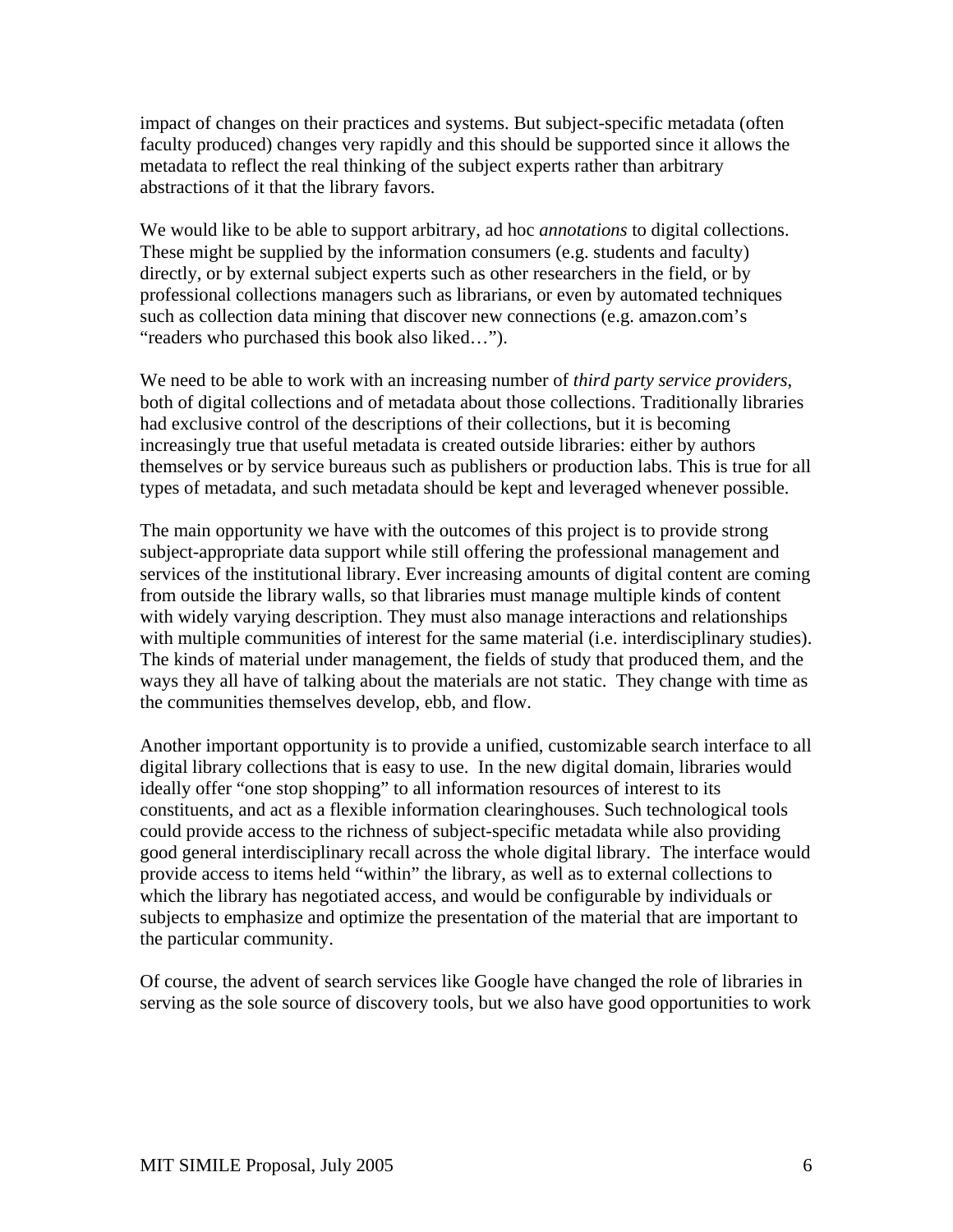with and influence Google and other search service providers who have demonstrated an interest in the potential of the Semantic Web data architecture for their own work.<sup>[2](#page-6-0)</sup>

Finally, there is an opportunity to use these technologies to allow the library to become an important source of *new* information about digital collections to aid faculty and students in realizing the utility of digital resources, in addition to simply providing access to those resources. In other words, in addition to simply serving resources, libraries might become data sources themselves, for example by offering recommender services based on individual and/or collective patterns of use and interest in digital collections.

# **Summary**

The proceeding sections discussed the problems of information management, search, and navigation in the library and higher education domain, and how scalable interoperability of data and metadata is of utmost importance to get the full benefit of the large digital collections we depend on. The Semantic Web was proposed as a possible solution to this problem of data interoperability; a way to reduce the cost and increase the scalability of data interoperation. However exactly *how* this should be done remains an unsolved problem – aspects of it are well understood but not yet developed, others require further exploration and testing.

The following section describes the actual work of the project and a set of specific deliverables of the project, centered on very large, heterogeneous digital data collections. SIMILE can provide an effective filter for translating the research of the Semantic Web community over the past several years into practice for the higher education domain. The work of this project will build on prior work of SIMILE, of the digital library community, and of the DSpace community.

<span id="page-6-0"></span><sup>1</sup> <sup>2</sup> The recently announced Yahoo "My Web 2.0" which is a type of "social search" system will support the Semantic Web data model natively, thus enabling a range of added-value services such as community knowledge bases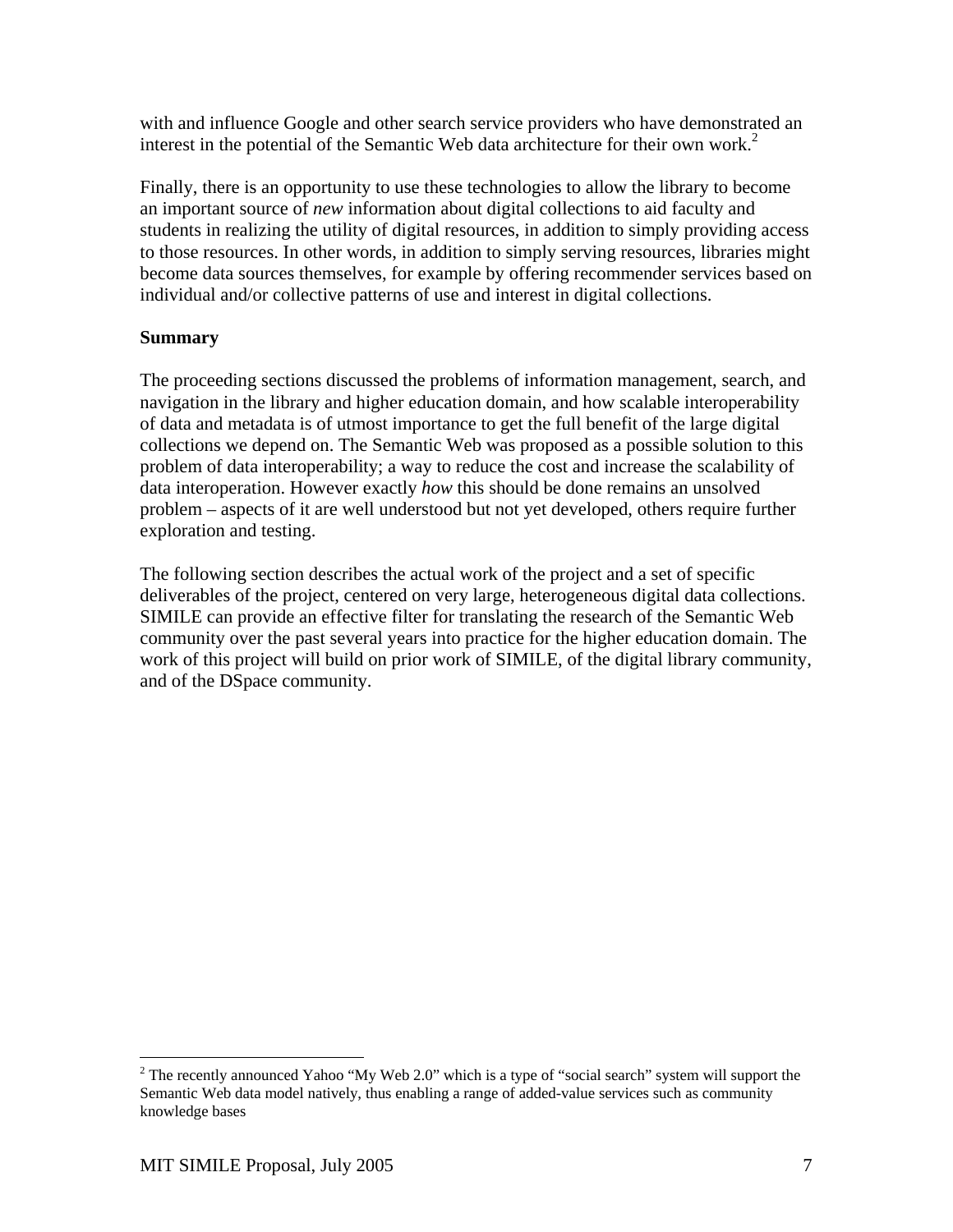# **SIMILE Project Deliverables**

The SIMILE project has been underway with separate funding for the past two years, and many aspects of the project are well established and have demonstrated useful results. In particular, the project's core development team is already in place, although we require extension for the next two years to accomplish the deliverables defined below. The work of the project has already attracted international support as well as collaboration on several issues (for example, see the discussion below on recent work to develop the *Fresnel* ontology for displaying RDF on the Web, involving contributions from several international Semantic Web experts working together with the local SIMILE and Haystack teams).

The work of this project over the next two years will include significant further development of a set of prototype and production tools for working with RDF-encoded data from the higher education and library domains and extensions to the DSpace repository system to enhance its support for arbitrary metadata and data schemas. The deliverables fall into six categories: (1) data acquisition, (2) tools for domain experts, (3) tools for data authoring, (4) data storage infrastructure, (5) tools for end-users, and (6) a SIMILE/DSpace metadata engine (see figure 1). Together these categories of work will create a framework of Semantic Web tools and infrastructure that will provide the full functionality to demonstrate the value of this technology, in both prototypes and production systems. We will work throughout the project to assist other projects in the digital library and educational technology domains in using Semantic Web technology and incorporating SIMILE tools wherever appropriate.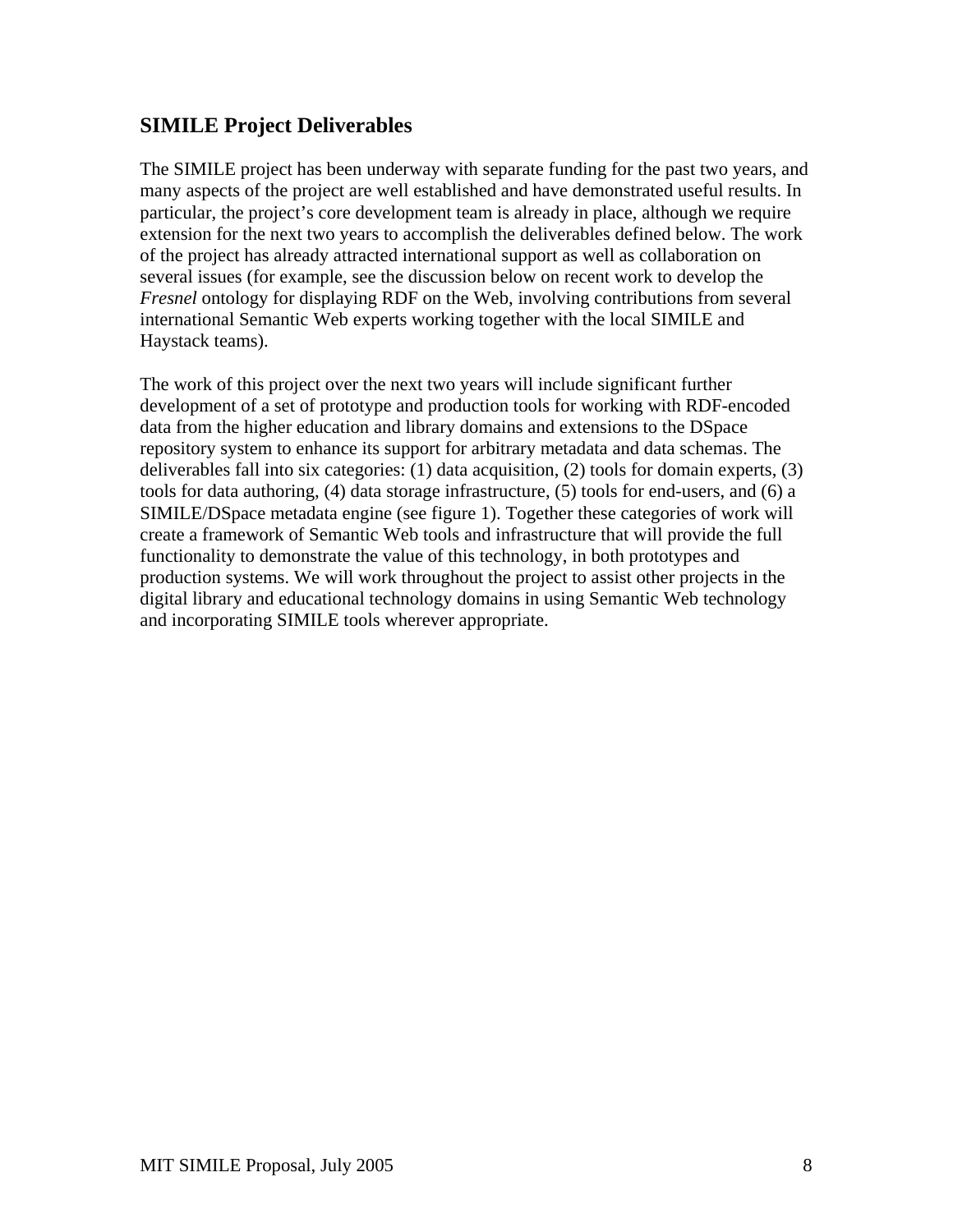

Figure 1 – SIMILE work-in-progress shown in the overall development framework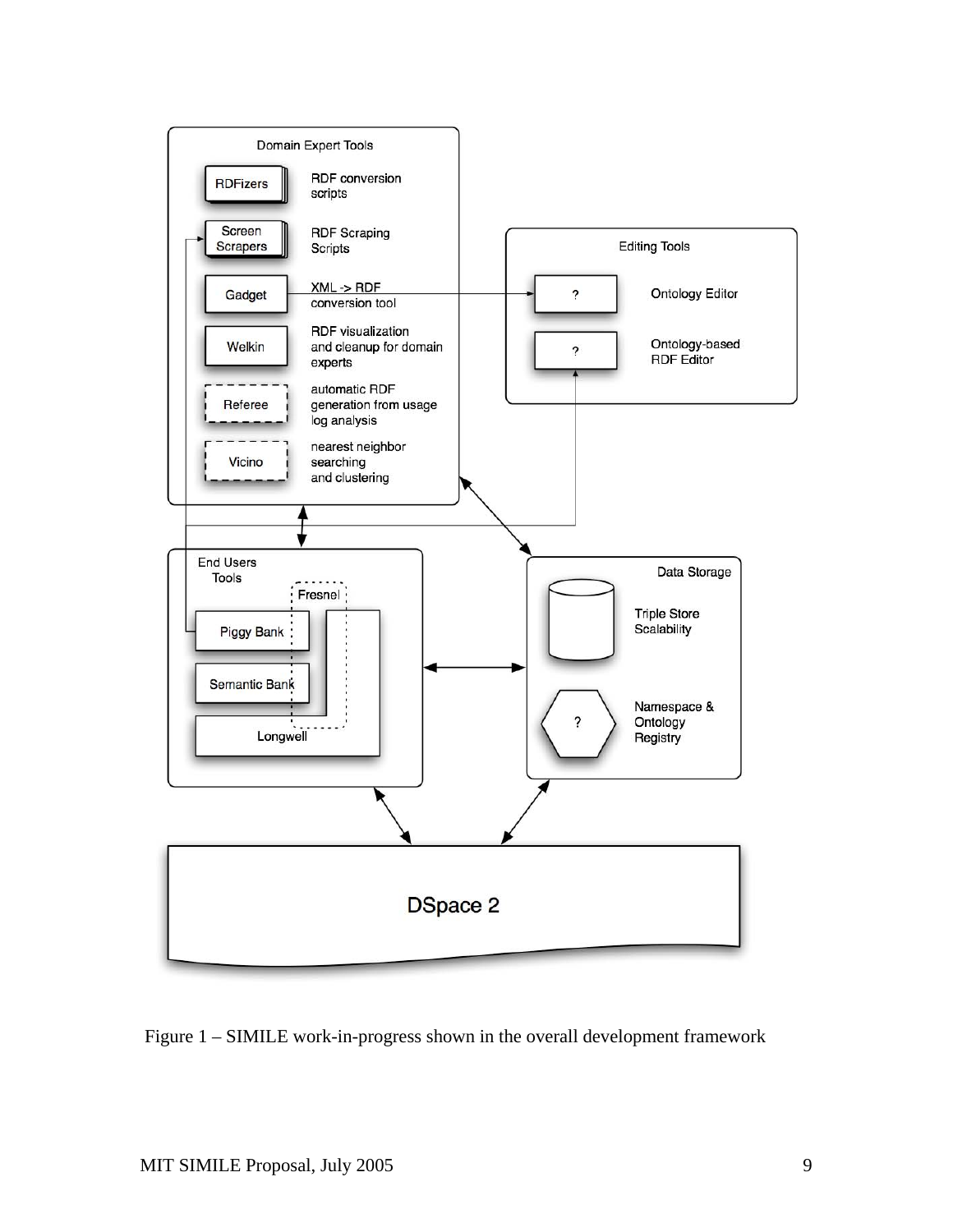The SIMILE project methodology is an advanced development process that starts with well-defined problems and existing data collections, develops prototype tools and interfaces that demonstrate how RDF and Semantic Web technologies can help with those problems using the collected data, then refine the prototypes based on feedback from users. We also work with the user community to identify additional tools that would be helpful and design prototype solutions. When a tool or interface cannot be developed due to missing or inadequate standards in the Semantic Web domain, we work with our W3C colleagues to create or fix those standards (e.g. *Fresnel* <http://simile.mit.edu/fresnel/>which will become a W3C note when it is complete). Our

goal for SIMILE is to produce working, operational prototype tools and a development framework which other institutions, including MIT, can easily develop into operational systems. This project seeks to complete this methodology for work we've done to-date, and for further work that we have identified, for digital content in the higher education and cultural heritage domains.

MIT will implement a subset of these tools and interfaces in its production DSpace repository and will make that functionality available to the entire DSpace community at the end of the project. All prototypes and tools will be released under the BSD open source software license, in keeping with DSpace and SIMILE past practice. Reports will be published on the SIMILE website under a Creative Commons license and also deposited in DSpace@MIT. SIMILE is not a software company, so we have worked from the outset to create a developer community around these tools that can operationalize, maintain, and support them in the future. The SIMILE team has a great deal of experience building such communities and at delivering software at the right stage of development to insure that it is adopted by the community in a sustainable manner.

There are twenty six deliverables described in the sections below. They vary in the level of our understanding of the approach needed for implementation and the complexity of that implementation. We use a star rating system to indicate these two variables for each deliverable: the first star is for our understanding of the approach (i.e. how much further research and analysis will be necessary to begin development), and the second star is for level of difficulty of the actual development. The fewer the stars, the simpler and more straightforward the task. Each deliverable is described in some detail and is also listed on the timeline with an indication of who will be assigned to work on each of them, at what point in the project, and with what dependencies.

#### *Category 1: Data Acquisition*

In order to understand and demonstrate how Semantic Web technology can add value to computer systems being developed in the higher education and cultural heritage domains, it is first necessary to capture a significant corpus, or test bed, of relevant data. These include large, representative data collections that have potential cross-relationships which RDF and the Semantic Web can draw out and expose to end users. This category of work involves identifying those key data collections, acquiring them from their owners (with all necessary legal arrangements), and integrating them into the SIMILE test bed.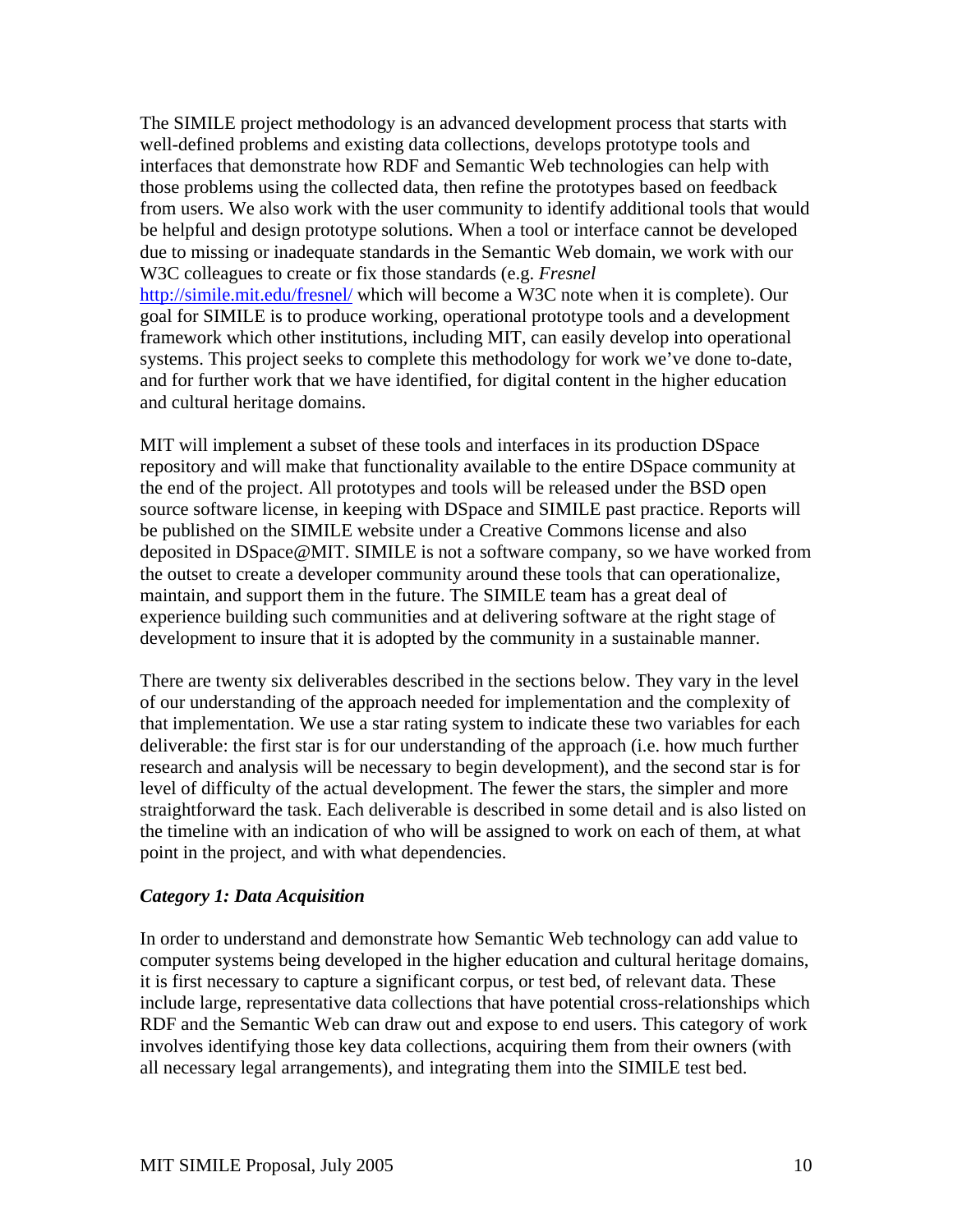#### *Prior Work*

A large SIMILE test collection has already been accumulated by gathering important datasets that were independently developed by different communities with different schema in the higher education and cultural heritage domains. They include:

- ARTstor. 100,000 metadata records encoded with the VRA Core (XML) schema and associated thumbnail images, originally created at UCSD Libraries and contributed to ARTstor. SIMILE has a legal license with ARTstor to use this data under strict access-control for demonstration purposes only.
- VIA. SIMILE acquired Harvard's VIA collection (fine arts images described with two variants of the VRA Core XML metadata schema) which can be made publicly available.
- OCW. MIT's OpenCourseWare provided a small sample of course websites containing education material of many kinds described with the IEEE Learning Object Metadata (XML) schema.
- JSTOR. A small sample of metadata records for scholarly e-journals in the art and architecture domains, encoded in the TEI header (XML) schema. SIMILE has a legal license with JSTOR for this data, similar to the one negotiated with ARTstor and with similar access constraints.
- W3C Technical Reports. 800 records for technical reports written by staff or members of the W3C and described with a locally defined metadata schema which was already RDF conformant.
- DSpace collections from more than 75 institutions that are using the DSpace software and described with Dublin Core XML metadata. The material consists mainly of scholarly journal articles, white papers, technical reports, or theses.

In addition to these content description data collections, a number of additional "linkage" datasets have been acquired to enhance and extend these data collections by, for example, building linkages from vocabulary used in one schema or domain to another (using OWL equivalency statements). These include:

- OCLC Name Authority File. OCLC provides a Web Service to identify record linkages across variations of personal and corporate names, based on a database of more then 5 million name authority records. This service was developed specifically for DSpace and similar metadata-intensive systems, and OCLC is collaborating with SIMILE to test this functionality with RDF-encoded data (see category 5 on DSpace development for more information)
- Library of Congress Thesaurus for Graphic Materials (a large set of terms for subject indexing of pictorial materials, particularly the large general collections of historical images which are found in many libraries, historical societies, archives, and museums).
- CIA World Factbook. A website created and maintained by the US Central Intelligence Agency containing detailed information about every country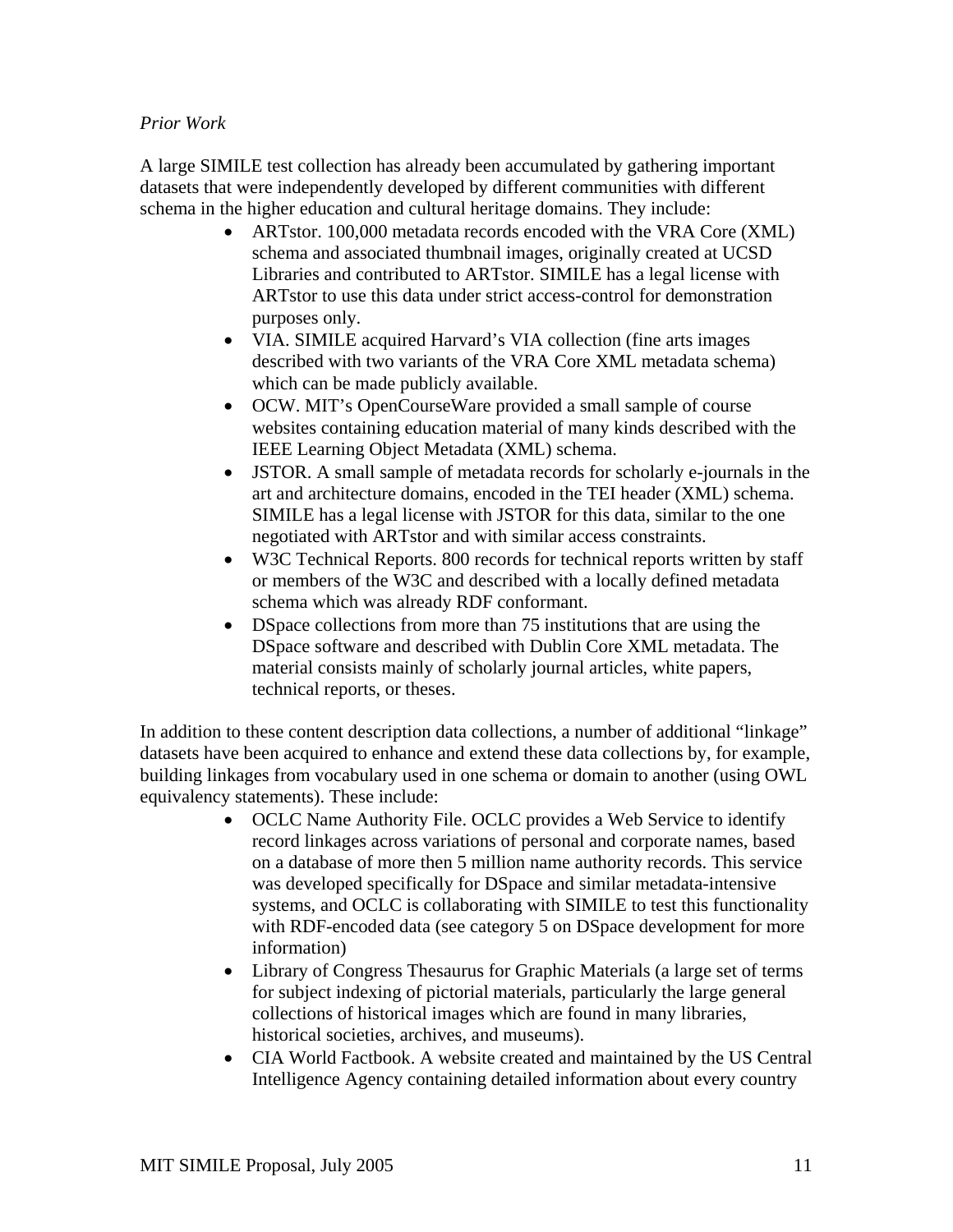in the world. This provides contextual information when linked to scholarly content from an identifiable place.

Techniques used for data preparation of all these collections have been documented and the RDF ontologies created for them are available to the data owners and the public on the SIMILE website.

# *Future Deliverables*

*1a) Identify and acquire additional data collections from the higher education and cultural heritage domains to further demonstrate the value of the SIMILE tools to collection owners and to information seekers (\*)* 

Candidate collections which we have begun negotiations to acquire are:

- ICPSR. Mary Vardigan, the Assistant Director of the ICPSR, has expressed an interest in working with SIMILE to explore how SIMILE tools could provide better data processing and end-user navigation features.
- JSTOR. David Yakimischak, the former CTO of JSTOR, was working with SIMILE to provide data for journals in the art and architecture area. We will work with current JSTOR staff to expand this collection with metadata for journals from other domains, possibly including their entire collection.
- Archival collections from Fedora repositories of the University of Virginia and Tufts University. These repositories include large image collections and very large, faculty-authored websites.

*1b) Identify and acquire more "connector" collections to demonstrate the value of inferencing across the content collections (\*)*

Collections under negotiation to acquire are:

- The Getty Foundations's thesauri
	- Art and Architecture Thesaurus (AAT).
	- Union List of Artist Names (ULAN)
	- **Thesaurus of Geographic Names (TGN)**

We have begun communication with Murtha Baca and Karim Boughida at the Getty Foundation to negotiate acquisition of their thesauri. These will be converted into RDF and added to the SIMILE data test bed. The Getty Foundation staff is very supportive of this work.

• Relevant GIS datasets held by the MIT Libraries, to test georeferencing across the content data collections.

#### *1c) Identify and acquire or create additional non-descriptive metadata (e.g., administrative and technical information) about digital assets under local control for collection management (\*\*)*

So far, SIMILE tools and interfaces have focused primarily on descriptive metadata for the test bed collections. But many other types of metadata exist for these collections,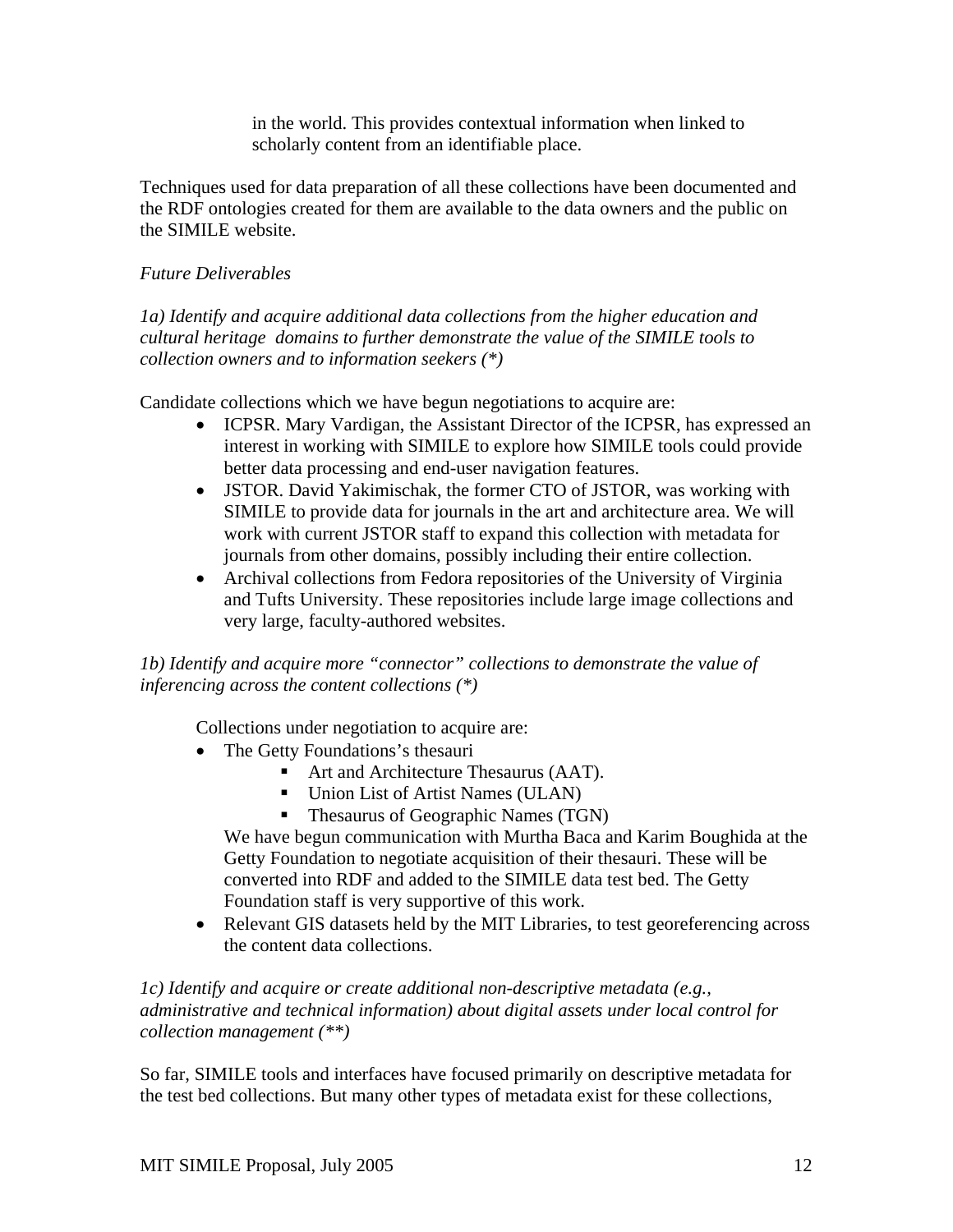including administrative (provenance, rights, technical) metadata and structural (component parts and relationship) metadata. These other types of metadata have enormous potential for leveraging RDF and Semantic Web technology to improve collection and data management operations. Fedora, for example, is using RDF successfully to capture structural metadata and relationships among the complex digital objects stored in that repository system, and other content collections (e.g. OpenCourseWare courses, Sakai learning objects, and DSpace repository items) could similarly benefit from converting such metadata into RDF. As an initial step, a test bed of non-descriptive metadata will be acquired or created in order to define prototype tools for collection managers to edit, search, and navigate that data. At a minimum we will capture this data from OCW and DSpace repositories, but we will also explore what other types of data exist in the other repositories we are working with (i.e. ARTstor and JSTOR, Fedora sites at University of Virginia and Tufts)

#### *1d) Redevelopment of the existing set of RDF translation tools and procedures (\*)*

First generation programs to convert legacy (non-RDF) data into RDF ontologies involved experimentation that requires further refinement both for the appropriateness of the RDF ontologies and for the efficiency of the conversion scripts. This set of tools includes RDF proxy servers (to traditional HTML-based websites, including DSpace repositories), XSLT scripts, and client-side tools to convert XML/HTML into RDF such as the GRDDL ([http://www.w3.org/2004/01/rdxh/spec\)](http://www.w3.org/2004/01/rdxh/spec) functionality in Piggy Bank that automatically and dynamically converts DSpace metadata into RDF. Each RDF ontology developed to-date will be re-examined in light of early prototype feedback, and conversion scripts will be re-factored or re-implemented as necessary.

# *Category 2: Domain Expert Tools*

Leveraging the Semantic Web depends on data and metadata being represented in the W3C's Resource Description Framework (RDF, usually encoded in XML). In order to develop useful tools for processing, searching, browsing, navigation and display, it is currently necessary to create RDF conformant data from native formats of the data, for example, database exports, MARC or other binary formatted records, XML or HTML documents, TeX documents, etc. And production of RDF-encoded data will be necessary to do without requiring the data originator to provide their data already in RDF. The data should, in some cases, also be possible to convert back into its original data format for further processing.

Therefore this set of deliverables includes creation of a set of tools, scripts, and methodologies to translate legacy data into RDF (e.g. translators, proxies, or wrappers of existing content collections) in a form suitable for use by librarians to upload metadata from XML and relational databases. If and when RDF becomes the accepted and dominant data architecture this will no longer be necessary, but that is not the case today or for the foreseeable future.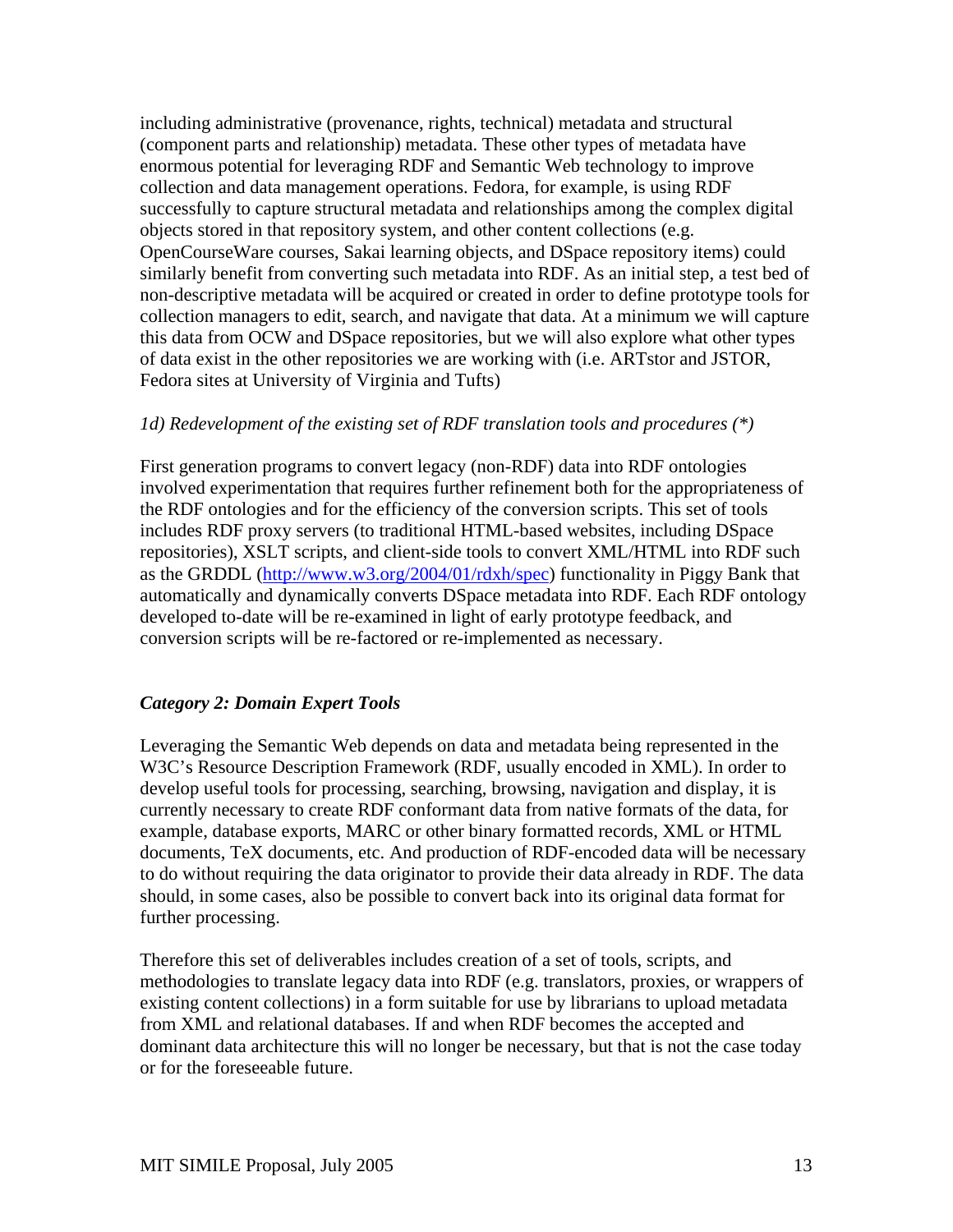#### *Prior Work*

This category includes the creation of tools (e.g. *Welkin, Gadget*) to support metadata experts such as librarians or other domain experts to explore and understand legacy data collections in order to design RDF ontologies for them or perform other types of analysis that adds value to the data. These sorts of data exploration and ontology-building tools for data experts will be critical for the scalability of Semantic Web approaches to data management and have been specifically identified by ARTstor and other content aggregators as the sort of productivity tools they need and have difficulty designing today, in the XML era. This is an area that SIMILE has not devoted significant effort to in the past, but based on the feedback we have received from early adopters of our tools, this is an area that deserves significant further analysis and development.

# *Future Deliverables*

#### *2a) Design interface for and develop interactive tool for use by domain/community experts to search for and locate pre-existing ontologies (\*)*

Conversion of legacy data into RDF requires the identification of a suitable *RDF Ontology* for the particular data structure in hand. Identifying existing RDF ontologies that can be reused saves a great deal of time and effort, so that a tool to search for existing ontologies and display them to a data expert would be highly desirable. The domain expert could then select from one or more existing ontologies in mapping the legacy dataset, and proceed with exploring that data, now encoded with RDF, using tools to be developed in other deliverables. The tool should help the expert search and discover existing ontologies as well as make informed decisions about which ones are better.

# *2b) Design interfaces and develop interactive tools for use by domain experts for legacy data exploration and conversion into RDF (\*\*)*

When faced with the task of transforming with legacy datasets in RDF, we found two main obstacles: one is the understanding of the structure of the dataset (the schemas and the meaning that the schema authors intended for the various fields, relations and data values), another (less evident at first) was the understanding of the data itself and how the dataset makes use of the structure of the data in actual practice. While in theory the understanding of a schema should yield enough information to understand the entire dataset, we found this not to be the case. 'Inspection tools' (e.g. Gadget) that are able to perform fast and effective structure and data mining over legacy datasets (mostly from XML repositories or relational databases) are critical to help and guide domain experts during a conversion and/or merging process. We propose to extend and refine Gadget based on our early experiences and test it with data managers who are exploring legacy data (i.e. DSpace@MIT, ARTstor, VUE, etc.).

*2c) Develop interactive and batch tools for increasing the utility and quality of RDF datasets (\*\*\*)*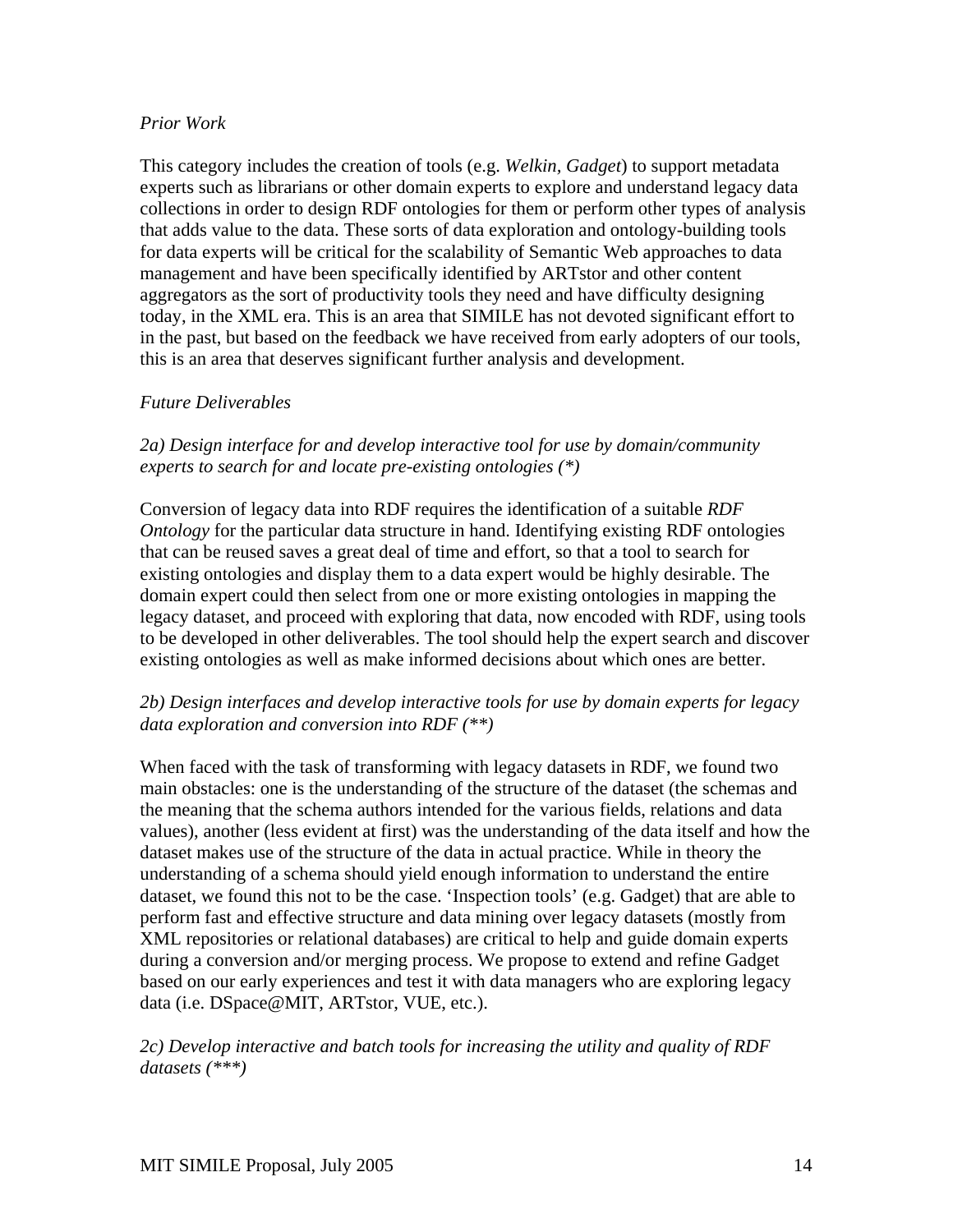Once data is normalized in RDF, it becomes easily mixable. While this is one of the main benefits of this technology, we also realized how metadata quality tends to degrade with the number of merged datasets. The reason for this is that controlled vocabularies and identifying schemes are locally uniform, but not globally, leading to data of very mixed quality.

This drives the need for a tool to help domain experts draw equivalences and/or augment and adjust metadata to provide the symbolic linkage across incoming data that encodes in a machine-processable way the information that is easily understood by humans (for example, that dc:creator and vra:author are semantically equivalent, or that "Pablo Picasso" and "Picasso, Pablo" are the same person).

The functionality of this tool will include:

- resolving data ambiguities, for example by linking records (e.g., techniques like name authority control)
- suggesting additional metadata extracted from textual descriptions in the data
- using Latent Semantic Indexing and other techniques to suggest relationships between ontological terms
- clustering with near neighbor methods to provide hints for domain experts on possible connections and/or mistakes

It is possible that not all of these functions will prove useful to domain data experts in practice, so prototype versions of the tool can be shown to experts as features are added to get feedback and inform further development.

# *2d) Design and develop tool for monitoring application usage data in order to prepare suggestions for additional metadata to be reviewed by domain experts (\*)*

High quality metadata authoring is a very expensive task, but clever and focused analysis of users' behavior might lead to the automatic emergence of metadata. Examples of such data include:

- referrer logs (pages where users came from) to capture comments by reader (e.g., from blogs) about the data
- user trails (subsequent pages visited by the same users) to indicate relationships between data (e.g., buying trails for "users who read this also read…")
- querying patterns to indicate relative importance of data in the collection (e.g., to indicate future collection policies, or interface design)

We will create a tool to test this functionality, extending the "Referee" library which is currently in the early prototype stage of development. Future work will create a working Web application that will present findings to a data expert for approval to add to the collection.

# **Category 3: Data Authoring**

*Prior Work*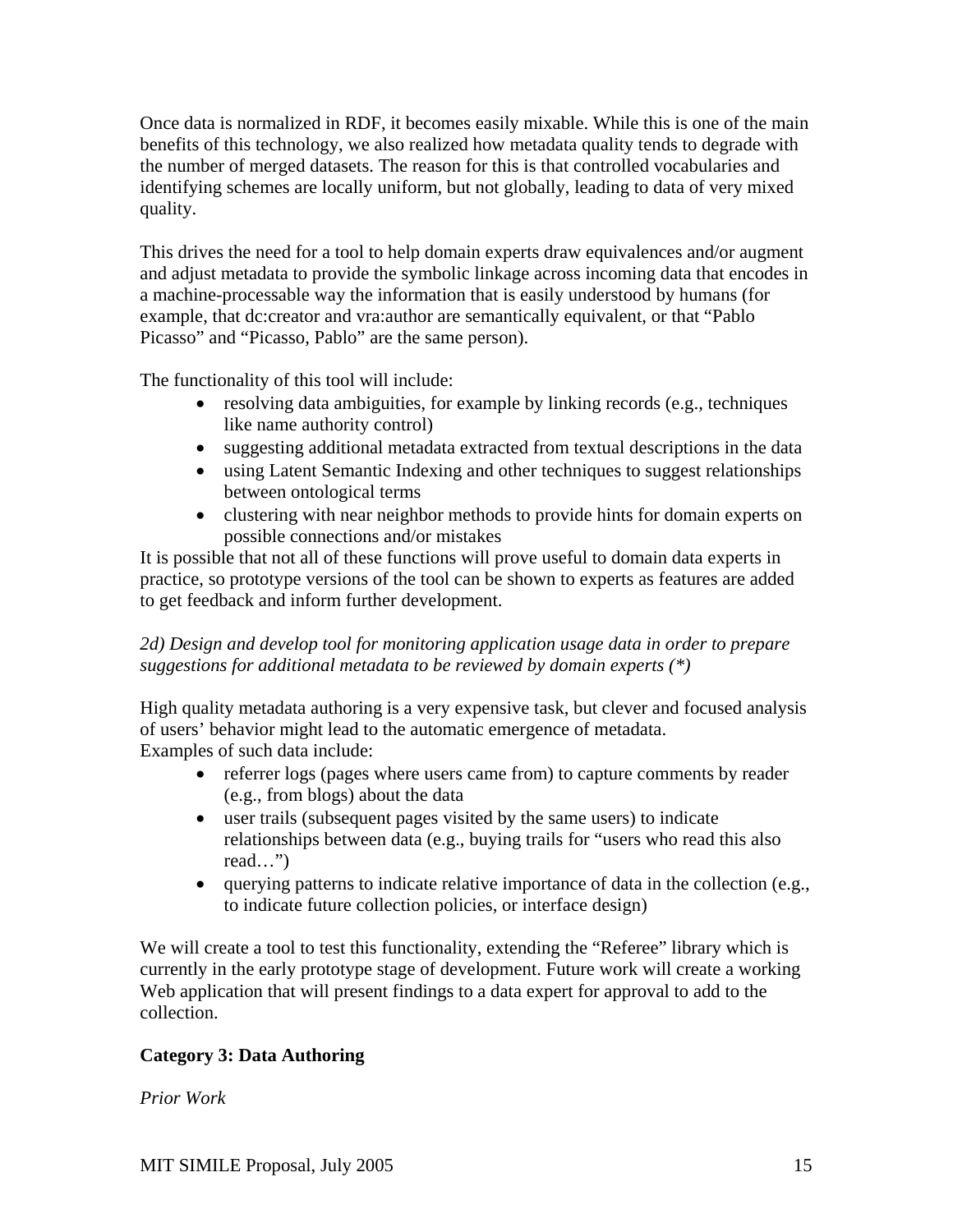SIMILE has done no significant work in this category so far but has identified it as a significant and long-standing need to help people make the transition to RDF data modeling over current techniques such as database schemas and XML schemas. It builds on some of the tools that were previously prototyped in section 2 (i.e., the domain expert tools for exploring legacy data and existing RDF ontologies for reuse) but moves much farther towards an environment where RDF is the norm and RDF authoring is common. Our work in this category will be significantly informed by the work of the Haystack project at MIT's CSAIL, which has been exploring requirements and techniques for solving them for many years. Haystack has developed several prototypes that we can use to begin design work on these deliverables, and Haystack PIs will consult with us on the best approaches to take in building these tools.

#### *Future Deliverables*

*3a) Design interface and develop interactive tools for use by domain/community experts to create new ontologies (\*)*

The inspection tool described in 2b will be a great time-saver in the ontology creation process, but inevitably situations will arise when no existing RDF ontology exists that maps sufficiently well to the dataset in hand. In that case, the domain data expert will need to create a new RDF ontology from scratch, based on the data model suggested by the dataset. This is equivalent to modern data experts who design database schemas or XML schemas to store their data but with the RDF data model as the underlying technology instead. Rather than forcing data experts to become RDF experts, we propose to design a prototype tool that serves as a WYSIWYG authoring tool for ontologies. While the design of such a tool is straightforward, the implementation of one that is easy to use and effective across domains will be very challenging. No such tool exists today that is specifically aimed at non-programmers who have in-depth knowledge of the data model rather than the encoding technology.

#### *3b) Design and implement a framework for creating RDF authoring Web applications for particular RDF ontologies to allow data experts to input or edit RDF data (\*)*

In practice, for managed collections (e.g., ARTstor or DSpace@MIT) the data experts will need tools to author and edit RDF metadata over time. SIMILE is not in a position to develop a general purpose RDF authoring tool (which would be an order of magnitude more difficult to develop than general purpose XML authoring tools, of which there are very few). But given reasonably well-designed RDF ontologies, SIMILE can produce a framework for creating sets of HTML forms for data entry and editing which will support a particular RDF ontology and do the conversion between HTML and RDF behind the scenes. Prototypes will be created with the framework for common ontologies such as Dublin Core (DSpace) and VRA Core (ARTstor) to be tested and refined by data experts from those organizations.

#### *Category 4: Data Storage*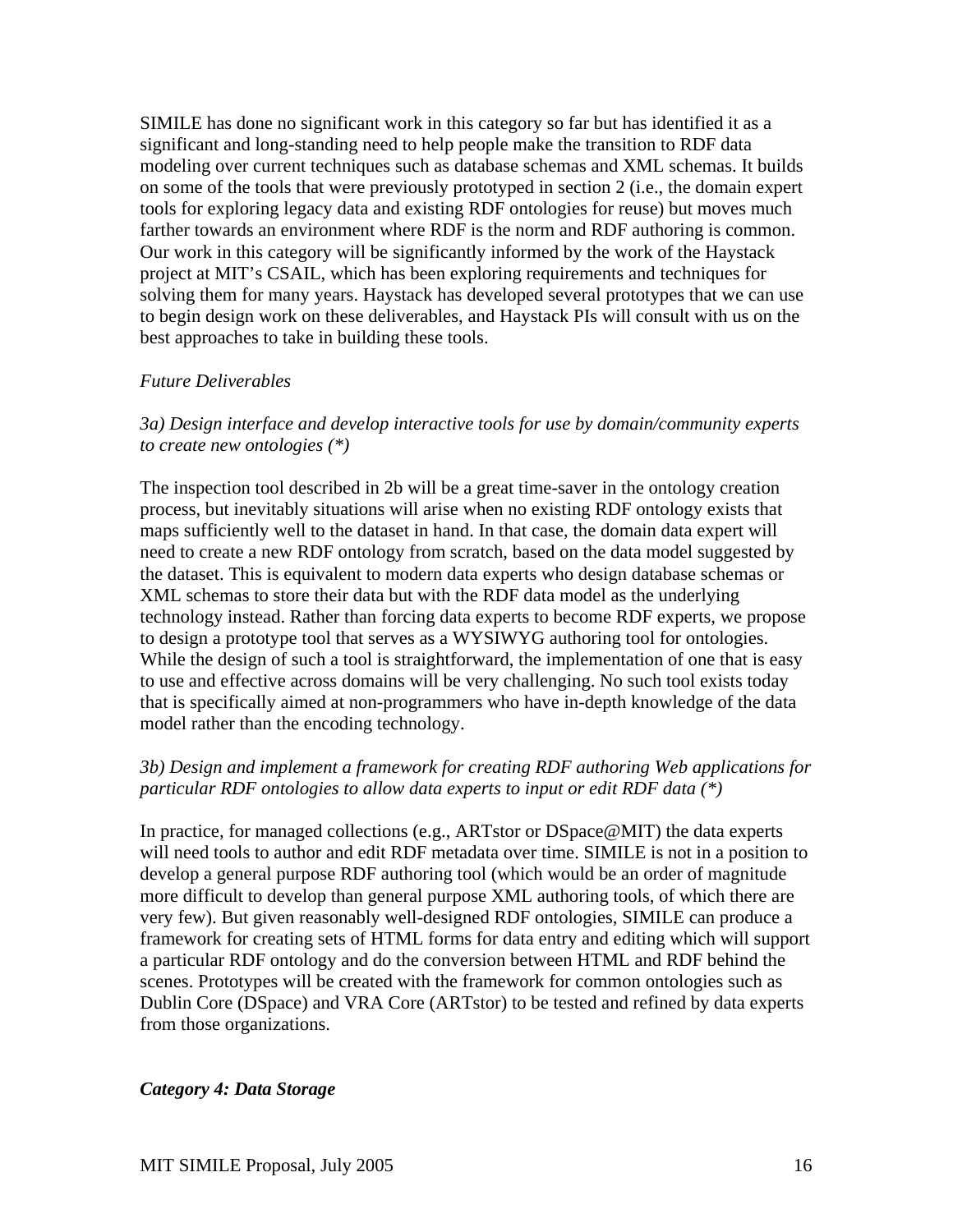All Semantic Web applications, including those in development by SIMILE, require effective, scalable storage, management, and navigation of large data sets that are represented in RDF. In order to be successful we will demonstrate the ability to effectively manage and query this data both in-memory as well as over a large persistent store (e.g. an RDF database). The infrastructure available today for storing, managing, querying, and processing RDF data is still rapidly evolving, with several commercial offerings expected this year. We need dedicated resources to evaluate the market and the current tools, to make recommendations for optimization of the tools, and to look for gaps that we can help the vendor community rectify.

#### *Prior Work*

An initial report on the scalability of triple-store applications was written in 2004 and published on the SIMILE website [http://simile.mit.edu/reports/stores/.](http://simile.mit.edu/reports/stores/) That report began the analysis of the current infrastructure tools, but much additional work is needed, and by an expert in RDF data storage technologies. Triple stores that have been evaluated todate include Jena (from HP), Kowari, and Sesame.

# *Future Deliverables*

#### *4a) Evaluate and demonstrate performance metrics for large corpora, and investigate inferencing scalability to support improved browsing across collection (\*)*

The SIMILE tools currently use the open source software Sesame RDF database (<http://www.openrdf.org/>) from Aduna, a Dutch software company that develops information sharing and knowledge management software. We will evaluate the scalability of Sesame with various large datasets (e.g., the entire ARTstor collection and the contents of all the DSpace repositories world-wide, representing hundreds of millions of RDF triples). We will then evaluate other available triple store offerings (i.e. Kowari, 3Store, RDFStore, etc.) with the same data in order to understand which of them have the most potential for scalability and where we are going to encounter technical barriers to scaling. We will further evaluate commercial RDF database products that have been announced but not yet released by IBM and Oracle. Our assessment will focus on both the amount of data we can effectively store and access with each of these triple stores along with the performance associated with the simple inferencing required by the SIMILE project (i.e. metadata equivalence, refinement, etc.). We will produce a detailed report on these findings and on our recommendations for scalable products and best practice in designing applications that use them.

# *4b) Demonstrate querying and inferencing over a persistent store (e.g. database-backed triple store) store vs. in-memory storage (to demonstrate scalability) (\*\*\*)*

In addition to demonstrating effective storage, query and simple inferencing over data stored in a persistent store (e.g. RDF database), we will provide similar functionality for in-memory storage. Both in-memory and persistent storage of RDF data are useful to support scalability, performance, and the effective integration of federated data (the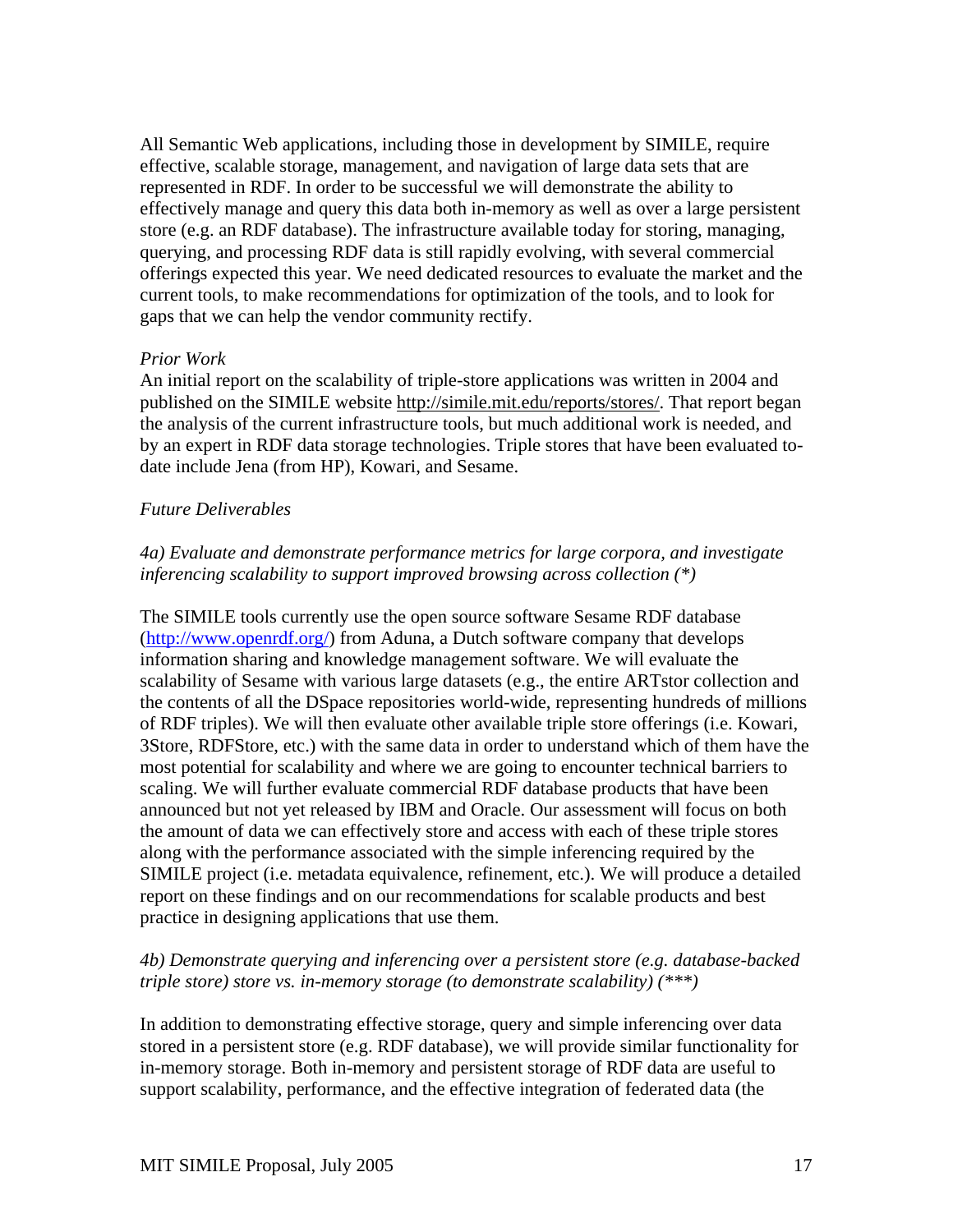ability to pre-fetch and cache various data particular to a user's action). We will produce a report on these findings and guidelines on when to use which approach.

#### *4c) Evaluate the scalability of browsing tools (both for Longwell and for other RDF browsers) with respect to the number of ontologies and very large RDF datasets (\*)*

Additional work will focus on the development of effective, scalable searching and browsing user interfaces to RDF content. The focus of this work will be on the development of browsers that provide efficient, effective, and coherent navigation of RDF data. Our primary focus will be the development of a web-based "fat client" leveraging JavaScript and XHTML. This work will be draw upon the lessons learned through the development of Hayloft, an Eclipse-based generic Semantic Web browser. To focus on the effective management and navigation of large collections of real-world content, we will demonstrate these capabilities via navigating the entire ARTstor collection and the collection of all items in all DSpace sites world wide.

#### *4d) Demonstrate navigation and inferencing over a persistent store on remote disk rather than a local store (i.e. distributed, or federated, metadata collections) (\*\*\*)*

Additional focus will be on the successful query and integration of data on remote servers in addition to local stores. This deliverable will demonstrate the successful query and integration of data from at least two distributed DSpace repositories into a common navigation interface. This technique will demonstrate the potential benefit of integrating distributed, federated metadata collections and recognizes the social and institutional realities of distributed data management.

# *Category 5: End-user Tools*

This category involves the creation of a variety of interactive tools for browsing, searching, and navigating through and among diverse, distributed collections of digital artifacts. There are two goals for this set of tools: providing prototype user interfaces that allow data owners and end users to see what is possible to do with RDF-encoded data (e.g. cross-collection searching and browsing), and providing production user interfaces that can be added to systems like DSpace as an addition to, or an alternative to the current, more limited user interfaces. Several projects we know of, including ARTstor, SAKAI, and VUE, prefer to develop their own user interfaces for their RDF data but still want to see what is possible, for inspiration, or in order to leverage SIMILE code libraries that are useful for their own interfaces. For example, much of the code in the Longwell system code (described in more detail below) is reusable in other user interfaces without adopting its particular look and feel, as we ourselves have done in the Piggy Bank system (also described below).

*Prior Work*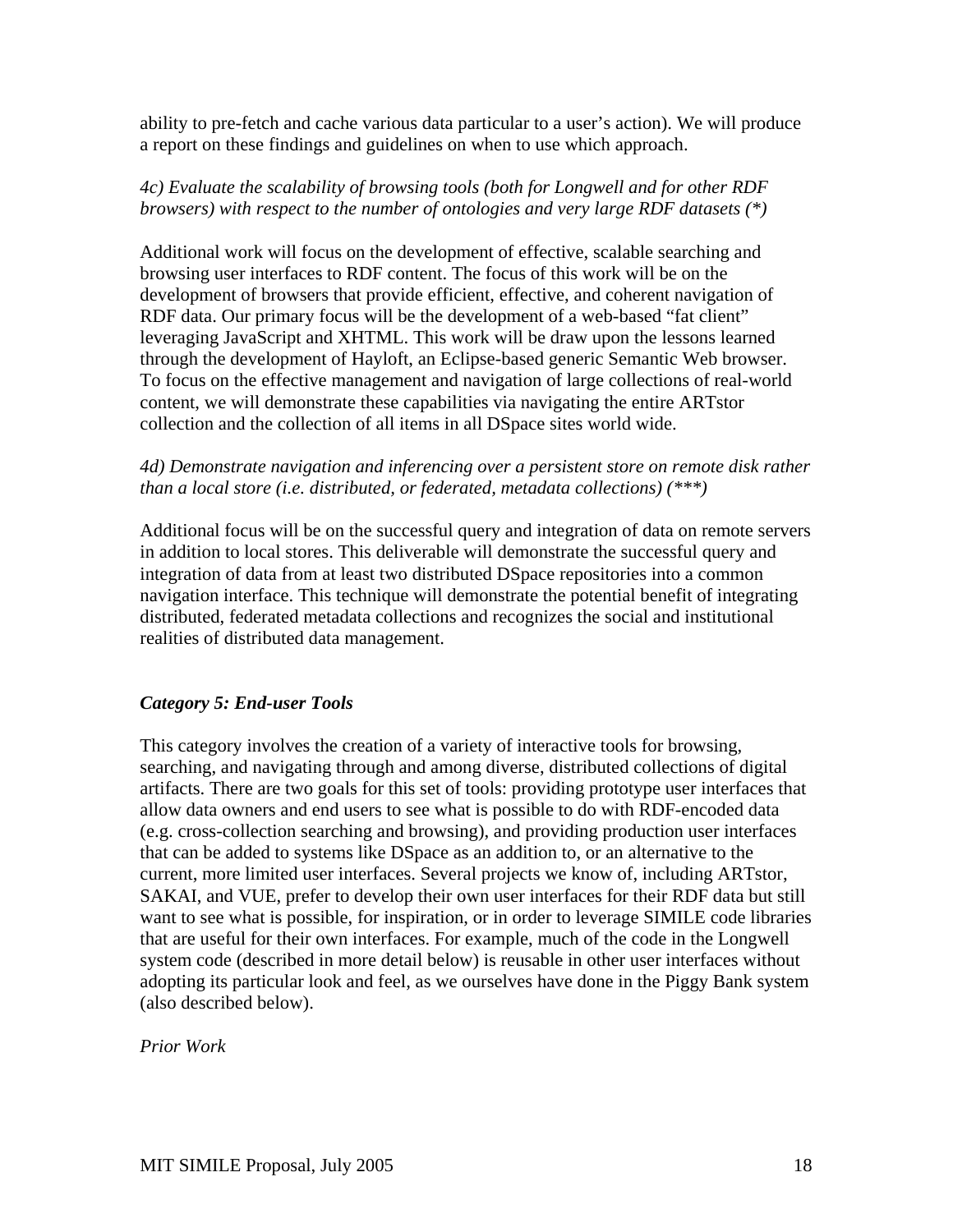The ability to support cross-schema navigation, browsing, inferencing, equivalentconcept folding has been demonstrated with some sample test collections using the Longwell browser (software created by the SIMILE team). This browser demonstrates use of the Core Semantic Web Specification Stack (RDF, RDFS, OWL) in the domain of scholarly descriptive metadata.

In addition, during the past six months the team has created the Piggy Bank (and the related Semantic Bank) Web browser tool to perform local capture, annotation, and management of metadata from heterogeneous sources on the Web. The functionality of Piggy Bank is similar to commercial products such as Endnote™ but accepts any RDFencoded or encodable metadata automatically, and supports interoperation across it for search, browse, navigate and display. Uploading locally created metadata collections to the Semantic Bank allows for local, community, or world-wide sharing and further annotation of these collections. Recently the team added functionality to Piggy Bank that allows it to capture RDF metadata from non-RDF sources (e.g. the current version of DSpace) via a simple, extensible mechanism that employs common Web technologies, e.g. XSLT to convert from the XML world or javascript to convert from HTML, to the RDF one. This opens up the possibility of using Piggy Bank across a large range of Webbased digital content repositories and search systems, whether or not they currently "speak RDF". It is this sort of simple bridge technology that the SIMILE project is committed to inventing so that the transition to the Semantic Web, with all its potential for increased efficiency and higher functionality, becomes possible right now. Piggy-Bank also now supports georeferencing via the Google Maps API which supports functionality such as displaying physical locations on a map of cultural heritage objects when the holding institution is known.

In addition to developing our own tools and software, SIMILE is leveraging work done at MIT on the *Haystack* project, an extensible "universal information client" that enables users to manage diverse sources of information (e.g., email, calendars, address books, and web pages) by defining whichever arrangements of, connections between, and views of information they find most effective. At times, the interaction offered by the Web browser interface is too limited. The Haystack project is exploring a "rich client" interface that allows RDF data to be manipulated as well as navigated. It might be used by librarians who wish to manage the collections described with SIMILE-produced metadata or by users who want to collect and manage their own subsets of the SIMILE information. Unlike Welkin, which displays information as a graph, the Haystack user interface aims for an end-user oriented presentation of information that is natural for naive end users.

In working on RDF browsing for SIMILE we found that life would be easier if we had a general ontology governing how to display RDF, a kind of stylesheet for RDF that allows us to indicate how we would like to present some abstract data to the user. A primary strength of RDF is its general applicability to any type of data that needs to be represented in a computer application, and RDF is usually further encoded in XML. But designing applications to use XML-encoded RDF can be challenging for the same reason that RDF is powerful – the data model is the same no matter what the data can be used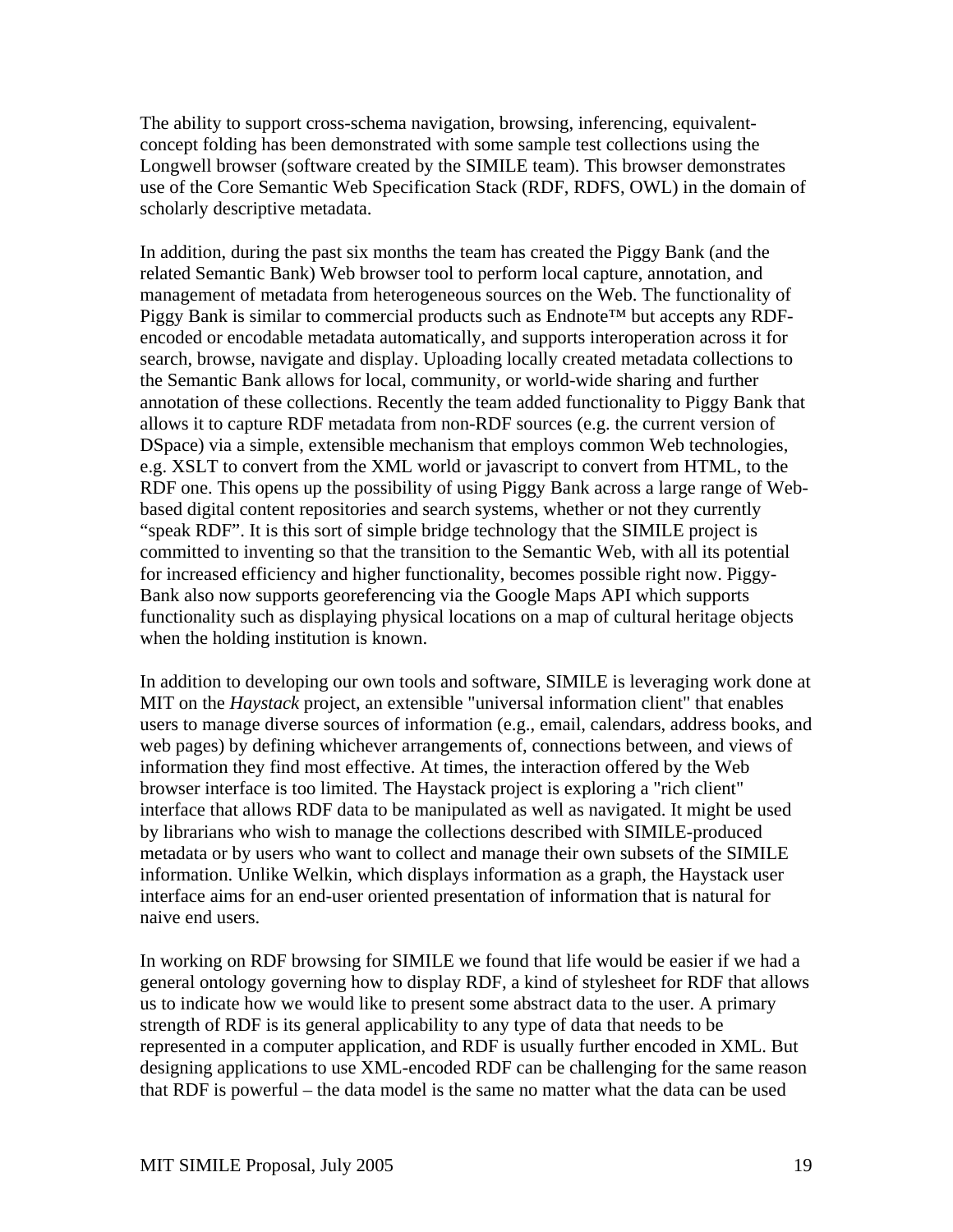for. In the same way that XML required a new stylesheet language to specific how it should be rendered on screen, RDF requires a new language to specify how it should be interpreted by receiving computer applications. There can be more than one view of a particular RDF data collection, hence the notion of "lenses" onto the data. Together with other members of the Semantic Web development community, the SIMILE team have defined a way of doing this called *Fresnel* (a type of lens favored by lighthouses), which is a generic ontology for describing how to render RDF in a human-friendly manner. *Fresnel* will be built into the next releases of Longwell and Piggy Bank.

# *Future Deliverables*

*5a) Complete the Fresnel vocabulary for describing rules for how to present RDFencoded information on screen to users, and define heuristics for when to apply a particular data view (\*)* 

The *Fresnel* ontology has been through significant specification work already, but is not yet at the point where it can be released as a W3C Note, the first step on its way to becoming a W3C standard. The remaining work to finish and document the specification is straightforward but will require additional time from the SIMILE expert who has been working on it so far.

Once the Fresnel vocabulary is implemented in Longwell as part of the RDF rendering subsystem, Longwell will be extended to compute which Fresnel view best fits a set of results and to allow user input to override its automated selection. The developer community around Fresnel will use implementation experience in Longwell and other applications to assess whether the vocabulary requires expansion or reduction and will incorporate any changes, if necessary, into the next and likely final version of Fresnel (see also deliverable 5h).

*5b) Continue development of the Longwell faceted browser to improve the interface based on usability tests, to increase performance, and to add more features and functions for cross-collection search, browse, navigation and display of heterogeneous metadata (\*)* 

Longwell has proved a source of inspiration for a number of other tools and interfaces and continues to be the locus of most of the code used in SIMILE tools (e.g. Piggy Bank). Longwell is currently in its second release but requires further development, particularly in support of large-scale collections and high volume Inferencing (see also category 4 above). This deliverable is focused specifically on the user interface and usability improvements needed as the tool scales up to much larger collections.

*5c) Implementation and improvement of scaling and inferencing in Longwell over large data sets (\*\*)*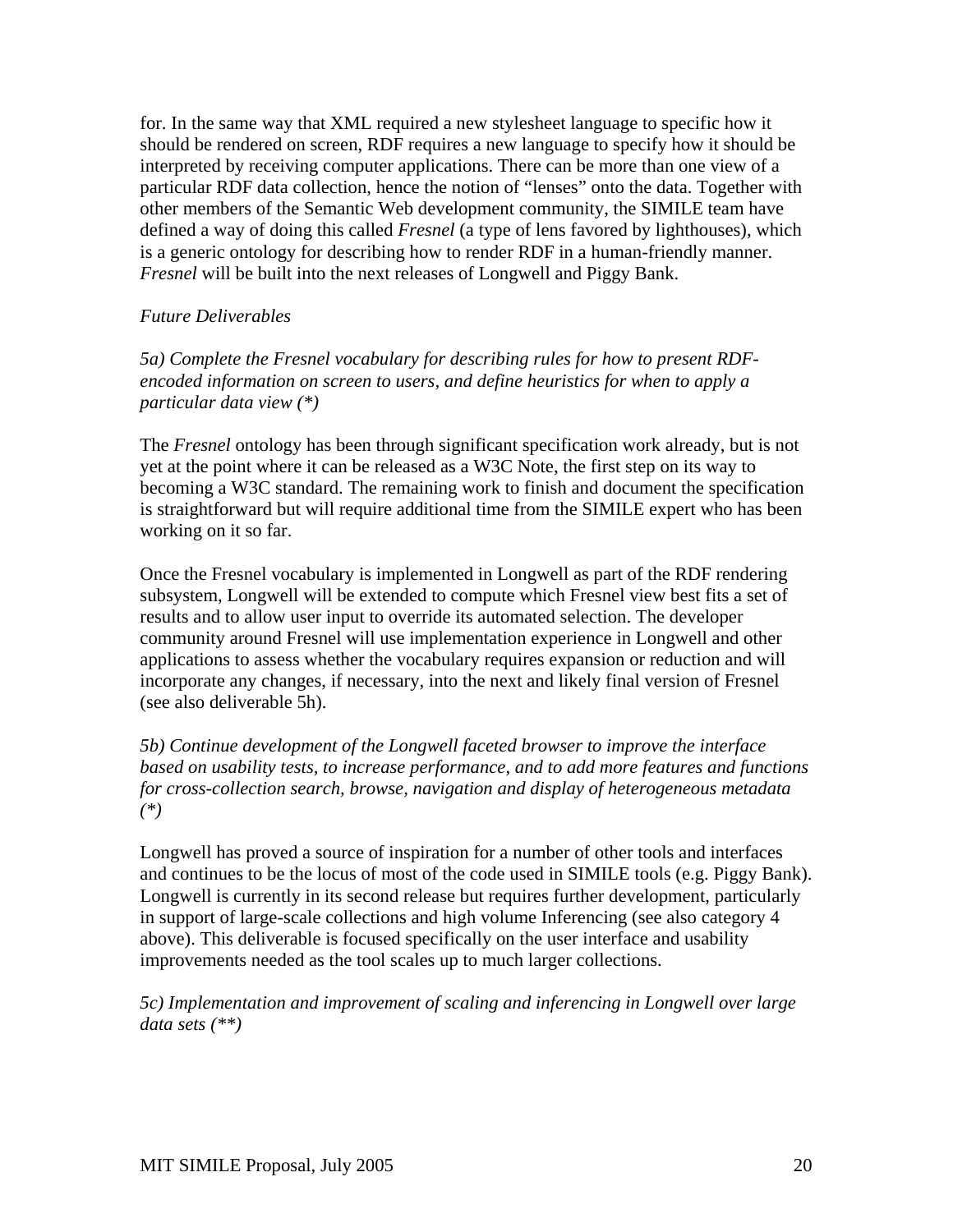Longwell requires further development in support of high volume inferencing as described in deliverables 4b and 4c. Utilizing the reports and evaluations produced in 4b will provide a basis for specific implementation decisions in Longwell.

# *5d) Implementation of scalable, federated collection browsing in Longwell. (\*\*)*

Longwell also requires further development in support of browsing across data sources as described in deliverable 4d. Again, architecture reports and evaluations of existing federated systems will provide a basis for an implementation in Longwell.

*5e) Enhance Piggy Bank and Semantic Bank to store binary content along with metadata. Broaden the scope of Piggy Bank to allow a greater number of desktop applications to interact with and contribute metadata to it. (\*\*)*

Both banks currently work only with textual metadata. They will be enhanced by extending metadata storage to include binary content (images, sounds, etc.).

Piggy Bank currently works with metadata in RDF acquired from the Web, but ideally a user should be able to integrate local data from the desktop into their Piggy Bank repository and manage all their textual or binary data in one place. The closest such tools today include the Mac OS Spotlight tool and the Google desktop tool, but these only work with unstructured text and do not allow you to specify relationships across the different sources of data other than simple word matching. Bringing the scope of data into Piggy Bank that Spotlight and the Google tool supports, but with the power of RDF and Inferencing to blend the data together, will take personal information management to a new level of effectiveness.

*5f) Implement new features to improve the usability of Piggy Bank and Semantic Bank, (e.g. improvement to the user interface based on usability studies, new browsing methods, and so on) and improve performance. (\*\*)*

New functionality to be developed in Piggy Bank includes:

- Native support for SVG, canvas, and other Web formats for binary content
- Browsing by timeline (akin to browsing by geography)

# *5g) Integrate Piggy Bank with data cleanup tools for managing personal data (\*\*\*)*

Folding data cleanup tools into the data browsing suite would give users the ability to work directly with their own data, finding equivalencies across their disparate data sets to provide a more unified overall picture while browsing or generating more metadata from text and graph analysis. Integration depends on the completion of cleanup tools, explained in more depth in deliverable 2c.

*5h) Develop and publish Fresnel display documents and continue to develop and publish Piggy Bank content harvesters for public use and adaptation (\*)*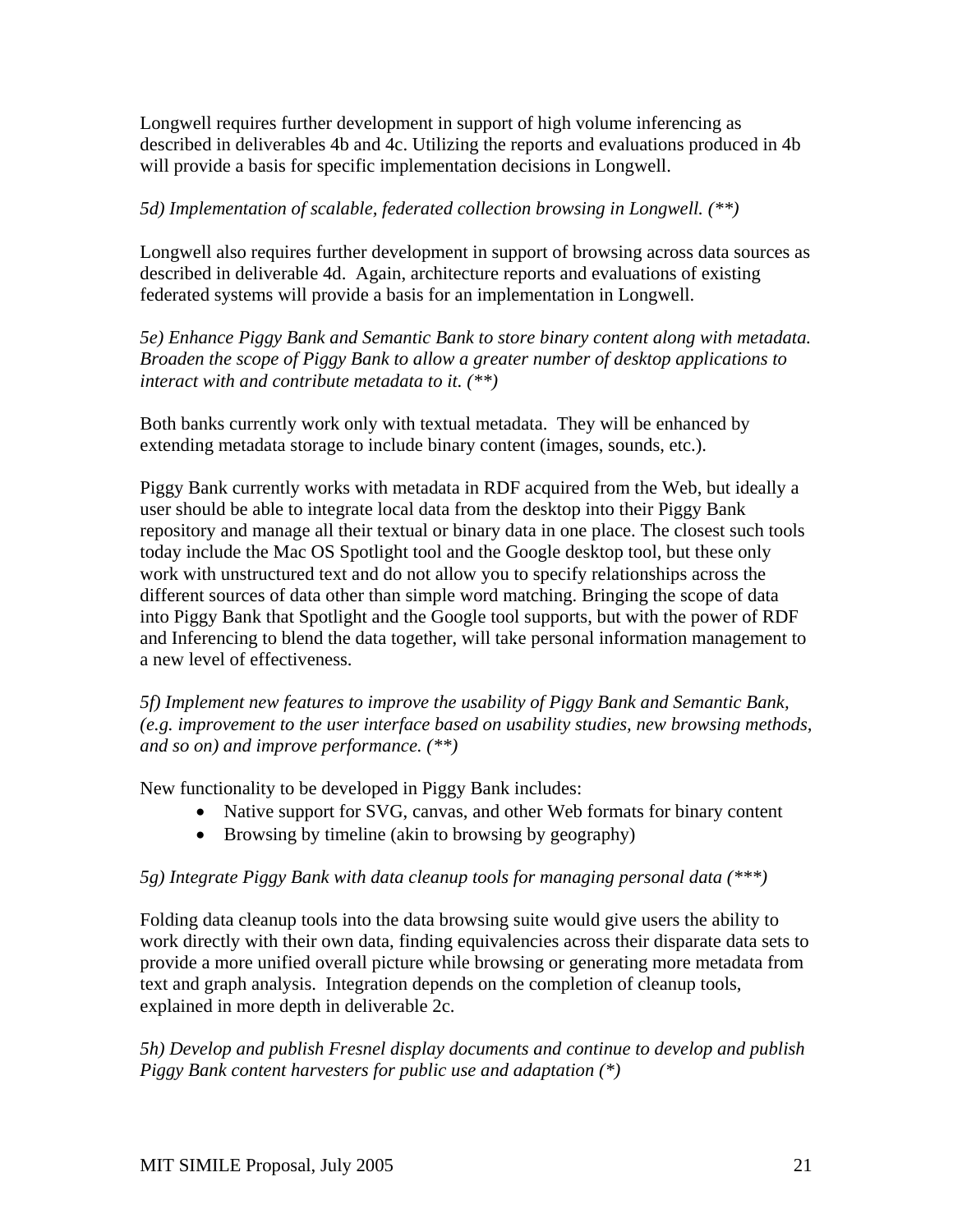A very straightforward activity of the group will be to continue to create "RDF scrapers" for conversion of HTML in useful websites for inclusion in Piggy Bank. These scrapers (normally in the form of an XSLT stylesheet) are simple to create but require frequent maintenance in cases where the source website managers make changes to their user interface that cause the stylesheets to fail. SIMILE team members can usually create or fix a scraper for a new website in a matter of hours, so we will continue to do this work for the set of scrapers that we depend on to demonstrate and use Piggy Bank, and we will add new scrapers as we identify useful sources of data. We are also developing documentation and instructions so that others can create scrapers for popular websites, and we will provide the infrastructure for people to post new scrapers as they create them (as they are already beginning to do, for sites such as PubMed Central and related scientific databases that are web accessible).

We will also publish the finalized *Fresnel* specification and related documentation, since both Longwell and Piggy Bank will depend on that technology for data sources that are RDF-native rather than dynamically-converted HTML. The Fresnel lenses used by Longwell and Piggy Bank to process RDF data, and the "RDF scrapers" used for legacy HTML data, together form the set of technologies needed to make RDF processing applications such as browsers useful during this period of transition from older, XMLspecific data models to an increasingly RDF-centric World Wide Web.

#### *Category 6: DSpace Metadata Engine*

Create new DSpace information storage and retrieval components based on the Semantic Web tools and technologies described in the earlier categories.

#### *Prior Work*

The SIMILE project has already produced a number of advanced tools that demonstrate the utility of RDF and the Semantic Web to improve interoperability of metadata from heterogeneous sources. These are all available as open source software or reports on the SIMILE project website, and are enjoying a high degree of interest and adoption. But it is our intention to bring these tools, and those to be developed in the next two years, into the DSpace system so that the entire community of DSpace adopters (more than 80 in production at the present time, and more each month) and their users can begin to benefit from this technology. While the SIMILE tools and Semantic Web expertise has a broader audience than the DSpace adopters, we feel that by providing a DSpace outlet for our work we can insure that the higher education and cultural heritage sectors, who are the primary DSpace community today, will see improved functionality as a result of our work.

The evolution of the DSpace architecture is now fairly advanced by its many developers, and particularly by its current set of committers [http://wiki.dspace.org/CommitterGroup.](http://wiki.dspace.org/CommitterGroup) Some work on a re-architecture of DSpace has already begun, particularly in the area of scalable storage architectures using data grid middleware technology. The timing is good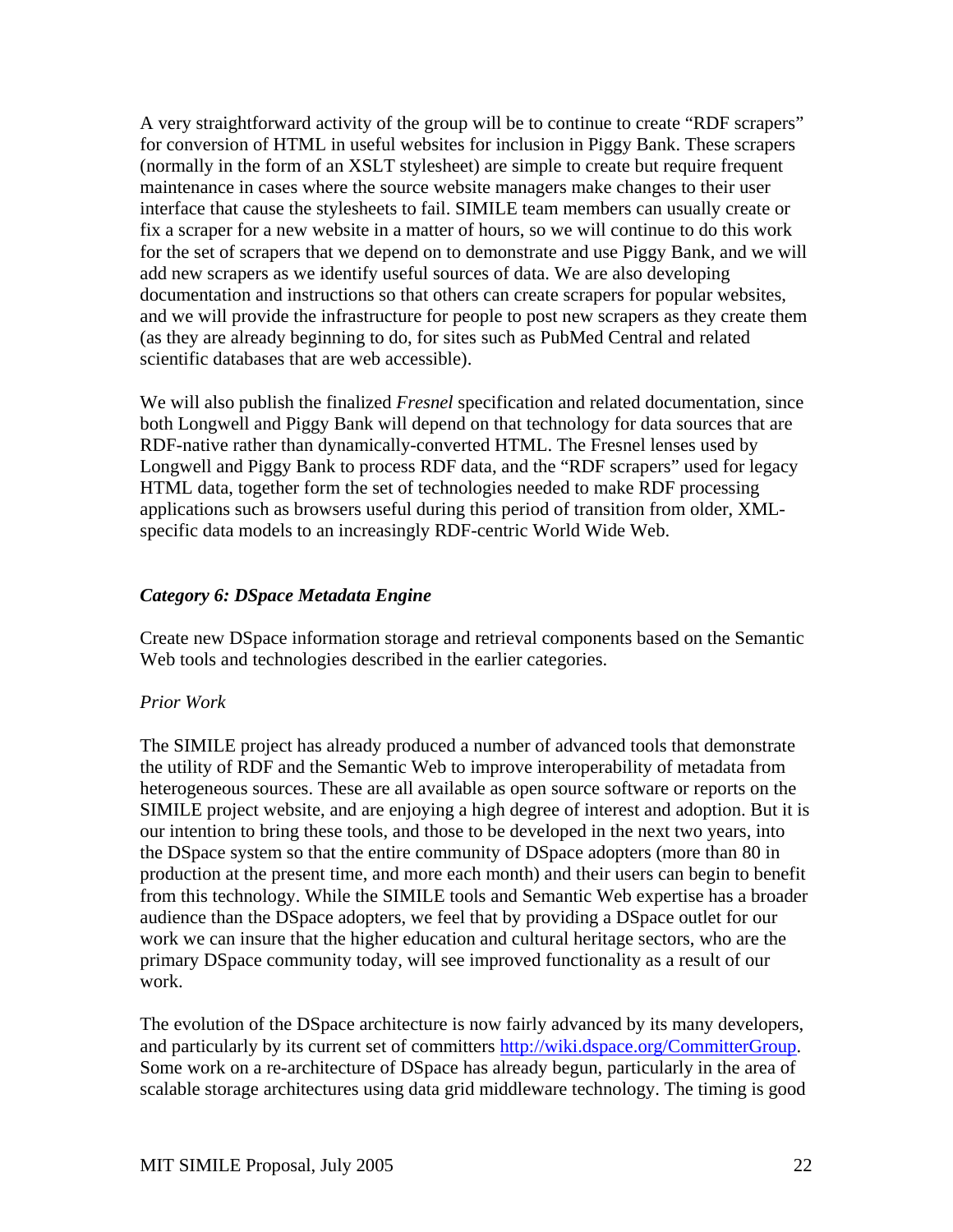to begin to specify how these SIMILE technologies can be integrated into a more modular DSpace design, and to roll out this work to the digital library community.

# *Future Deliverables*

*6a ) with the DSpace developer community, redesign the DSpace system architecture to support the API required to integrate the SIMILE metadata engine.* (\*\*)

Identify gaps in current tools for scalability to larger data sets in the presence of inferencing

- Design DSpace 2.0 API for metadata engine, in the current User Interface layer of the DSpace architecture.
- Develop prototype Longwell implementation that conforms to the newly created DSpace 2.0 metadata engine API.
- Report on modifications, if any, needed in the DSpace 2.0 architecture or metadata engine API.

#### *6b) Design SIMILE-based solutions to current gaps in DSpace functionality to support records linkages, and personal and corporate name normalization (\*\*)*

SIMILE's prior work with OCLC on their Name Authority Web Service was described above, and a quote from the OCLC website is illustrative ([http://www.oclc.org/research/researchworks/authority/default.htm\)](http://www.oclc.org/research/researchworks/authority/default.htm)

# *"Why we developed this*

We developed this service so that remotely located systems—institutional repository software, for example (DSpace, EPrints UK, CONTENTdm, eprints.org, Fedora)—can offer authority control without having to build full authority control modules. Without this service DSpace does not know, for example, that Mark Twain and Samuel Clemens are the same man; nor does it distinguish well between two authors with the same name. With the OCLC Research name authority service, people entering metadata for preprints can make sure the author names are consistent and well-formed.

DSpace plans to integrate interactive authority checking in the future."

The SIMILE project will allow DSpace to fully integrate OCLC's Web Service into its workflow for metadata authority and enhancement.

Further, OCLC is working with the Library of Congress and Die Deutsche Bibliothek in Germany to create the VIAF (Virtual International Authority File) of more than 11 million personal names initially, and the potential of expanding to every country that maintains such records, both for personal names and other controllable data (e.g. geographic locations or subject terms).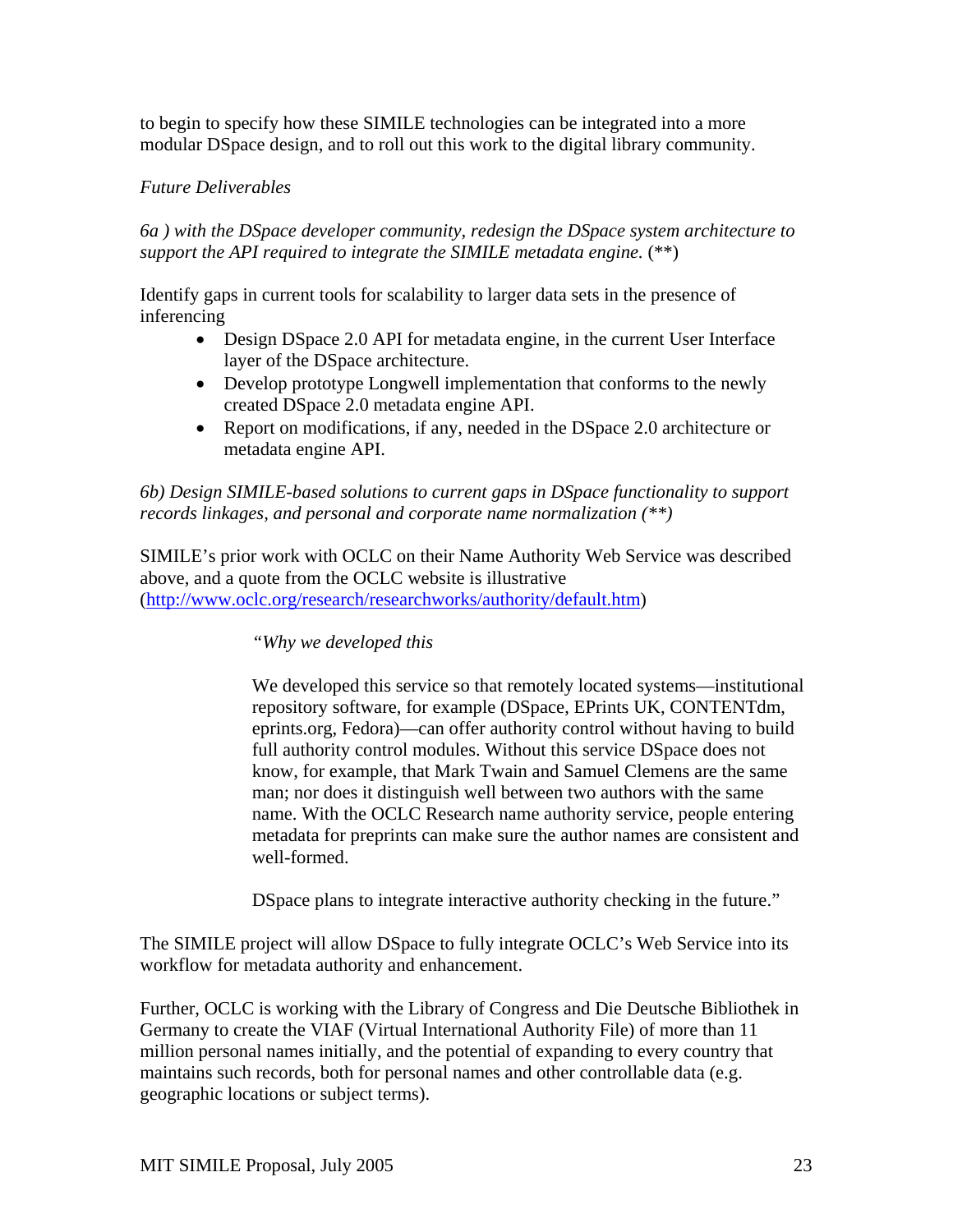*6c) Provide a SIMILE interface for DSpace, suitable for adoption and production deployment by the DSpace community, including (a) distribution-quality code, (b) packaging, (c) required modifications to the DSpace 2.0 platform, and (d) migration strategy from current DSpace platform (\*\*)*

Using the DSpace 2.0 metadata engine API developed in 6a, further development will be required to

- Implement a triplestore into the DSpace architecture
- Implement a Longwell faceted browsing interface to the DSpace triplestore
- Develop tools for importing RDF-encoded metadata (produced with tools defined in sections 2 and 3) into the DSpace triplestore

DSpace is a mature open source software system with an active developer community and an effective code governance process. MIT does not "control" the DSpace system code any longer, and so the use of RDF tools to support complex metadata functionality will need to be presented to the community in a way that convinces, rather than forces, the community to adopt this approach to a long-standing limitation of the system.

It is proposed that MIT's current DSpace "committer" (i.e. member of the group who officially maintains the DSpace code base on behalf of the entire community) join the SIMILE team as a bridge between the projects, and to insure that SIMILE outcomes are incorporated into the DSpace platform and that the DSpace Federation membership is kept informed of the benefits of this technology. SIMILE's goals, architecture, and implementation will be communicated to the DSpace development community (and other technical communities in the same general area, including Fedora and EPrints-adopting institutions).

*6d) Perform outreach to DSpace and other communities, particularly in the digital library and educational technology domain, on project findings and tools available for use (\*)*

Ever since the launch of DSpace as an open source software application in 2002, the community of DSpace adopters has been pressing for a solution to the problem of needing support for multiple types of metadata from different domains. Both MIT and HP have consistently advocated for an RDF-based solution to that requirement, but in order to leverage the SIMILE-based tools that we will provide in DSpace, significant education and outreach will be necessary. DSpace has a strong track record for providing useful documentation, training, articles in the media, presentations at DSpace user group meetings and other appropriate venues, and anything else that will help institutions understand what the application is, how it works, and how they can use it to improve their local service portfolio to the academic community. All work done to integrate SIMILE and DSpace will be treated similarly.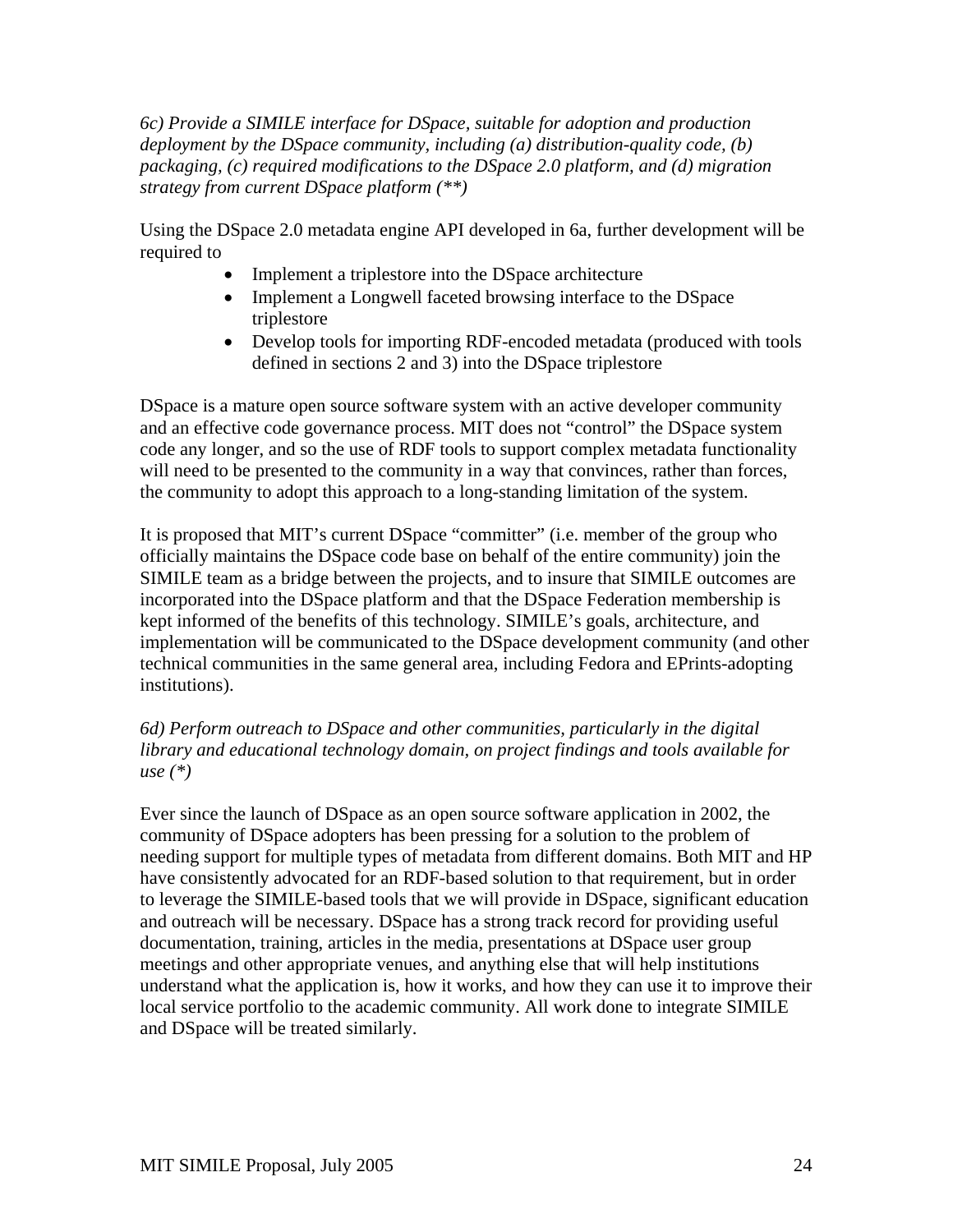# **Related Projects**

#### *VUE*

The Visual Understanding Environment project at Tufts' Academic Technology department provides faculty and students with flexible tools to successfully integrate digital resources into their teaching and learning. VUE provides a visual environment for structuring, presenting, and sharing digital information and an OKI-compliant software bridge for connecting to FEDORA-based digital repositories. Using VUE's concept mapping interface, faculty and students design customized semantic networks of digital resources drawing from digital libraries, local files and the Web. The resulting content maps can then be viewed and exchanged online.

Currently VUE supports user annotations of the digital objects available from source repositories, but no other metadata is brought along with the object when it is available. The VUE team would like to extend the concept mapping tool to include metadata about the digital objects when it's available, and to index that metadata as well as the useradded annotations, so that users can find objects and maps in their collection more easily, and use the metadata to assist with identifying links to form addition maps. VUE could then become both a concept mapping tool and one for managing personal collections of maps and their associated digital objects.

But the source repositories do not use consistent metadata standards that can easily be merged together inside VUE, and VUE users cannot be expected to normalize the metadata or map it themselves, on-the-fly, during import. Converting metadata into RDF when a digital object is imported into VUE and using Semantic Web infrastructure (RDF triplestore, SPARQL query language API) would allow VUE to support this functionality easily. Initially VUE would need to use RDF conversion tools for each supported source repository platform and metadata schema, but SIMILE will provide many of the necessary converters, proxy servers, and a toolkit for allowing metadata experts (e.g. librarians or academic computing staff) to create new converters when necessary. SIMILE can also promote techniques for repository platforms to provide simple access to RDF converters directly (for example, using GRDDL –

<http://www.w3.org/2004/01/rdxh/spec>, the new specification from the W3C for getting RDF data out of XML and XHTML documents using explicitly associated transformation algorithms, typically represented in XSLT and made available via the web site).

# *Fedora*

The Fedora digital repository system manages and delivers digital content. It implements a sophisticated digital object model that supports multiple views of each digital object and the relationships among digital objects. Only system metadata to control the digital collections is required, other types of metadata (descriptive, technical) is optional and treated as a component of the digital object and encoded in XML. Fedora implementers can develop local metadata policies and user interfaces that support search and display of that metadata. Fedora supports a Search Interface, via a web form or a custom URL syntax, to both the system metadata and the Dublin Core descriptive metadata (when available via an Implementer-Defined datastream). Fedora uses RDF to track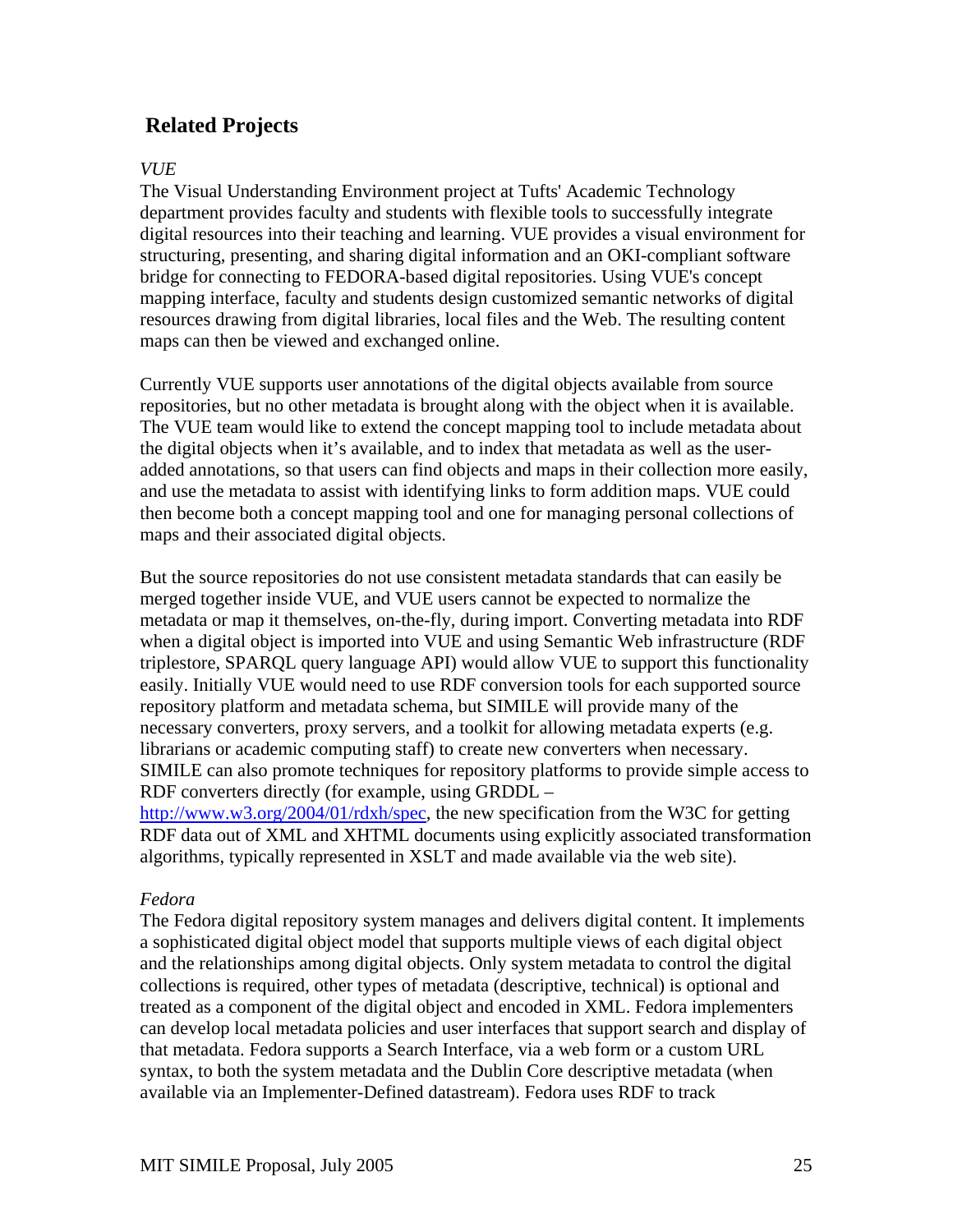relationships between digital objects in the repository, but currently uses standard XML for all other metadata.

Supporting interoperability for searching, browsing, and navigating content found in various repository platforms including Fedora, DSpace, EPrints, and others, has long been a goal of repository developers and the tool builders that support the academic community. In discussions with the Fedora project directors, we have agreed that using RDF and Semantic Web infrastructure provides a way forward to achieving that interoperability at very large scale. If the primary repository platforms such as Fedora provide RDF interfaces to descriptive metadata then tools such as VUE and Piggy Bank and the various tools in the Sakai framework. The Fedora project directors are interested in developing this functionality, and in the meantime SIMILE developers can provide XML converters for Fedora repositories that implement Dublin Core metadata. SIMILE's work in RDF conversion and infrastructure (e.g. triplestore scalability) will help Fedora in its adoption of RDF both for all types of metadata.

#### *Sakai*

 The Sakai Project is a community source software development effort to create a new Collaboration and Learning Environment (CLE) for higher education. The Project's primary goal is to deliver the Sakai application framework and associated Course Management System tools and components that are designed to work together. These components are for course management, and, as an augmentation of the original CMS model, they also support research collaboration. Sakai version 2.0 was recently released, and the initial project will conclude later this year.

Sakai is a very ambitious project that depends on a wide variety of data – course description, course materials, student and teacher personal and preference information, registration data, grades, announcements, security, and much more – most of which has no defined standard schema or data model, and all of which is evolving quickly. The Sakai project leaders have identified the RDF data model as the way forward for Sakai, as the best way to manage that data evolution in an efficiently and sustainably. Using RDF as the Sakai data model will also make interoperability with other critical applications (e.g. archives of course material like DSpace or Fedora) much simpler.

An RDF-enabled SAKAI can take advantage of SIMILE infrastructure like *Fresnel*, the new display ontology for RDF, to support flexible and customizable course web pages, and the Longwell suite of search and browse tools, and the planned RDF ontology building tools. The SIMILE and Sakai projects are already in communication and thinking about ways of leveraging each others work.

#### *ARTstor and JSTOR*

SIMILE has already demonstrated the ability of RDF to enable interoperability for searching, browsing, and navigation across multiple significant academic collections, e.g. ARTstor, JSTOR, OCW, and Harvard's VIA catalog of digital images.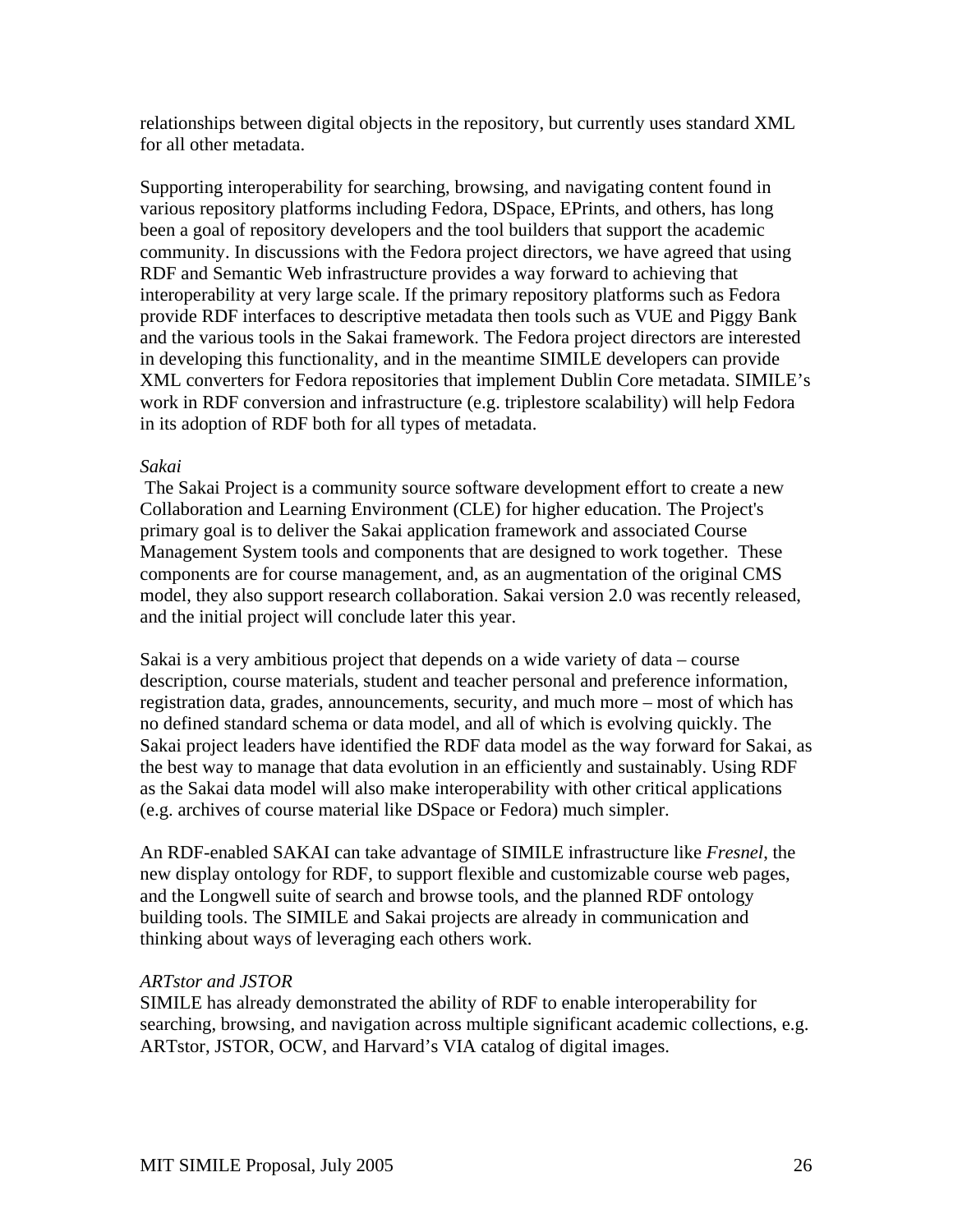Beyond that, ARTstor needs tools to help them improve their ability to explore and manipulate the data they acquire from many, many outside sources which they must then normalize and link for import into ARTstor. ARTstor has a large group of metadata experts who work with metadata they've been supplied by the various sources of their images. They would like tools to help them analyze new data, visualize it properties and relationships (e.g. clusters) and understand its relationships to the metadata already stored. SIMILE has a number of tools (e.g. Welkin, Gadget, Referee, and Vicino) which convert new metadata into RDF and perform these types of analysis and visualization on it, and we plan to further develop these tools and to create new ones specifically designed for use by metadata experts. In addition to supplying us with ideas and requirements for these tools, ARTstor staff can field test them and provide feedback on their usefulness.

#### *OpenCourseWare*

SIMILE has already converted a sample of OCW metadata for course materials, originally encoded with the IEEE Learning Object Metadata XML schema, into RDF and imported it into Longwell to demonstrate interoperable searching, browsing and navigation with other collections of teaching materials (e.g. ARTstor, JSTOR, and Harvard's VIA).

While it seems unlikely that OCW at MIT would benefit from introducing RDF directly into their metadata production workflow, as other universities develop new and open systems for OpenCourseWare at their own institutions (as is planned by Sakai and in development at Utah State University), SIMILE's RDF tools will be a natural way to expand OCW's metadata support for additional schemas and with different production workflows. This is similar to the tools that MIT envisions using for metadata production and management in DSpace. Developers at Utah State have already begun to evaluate RDF as the data model for their EduCommons software.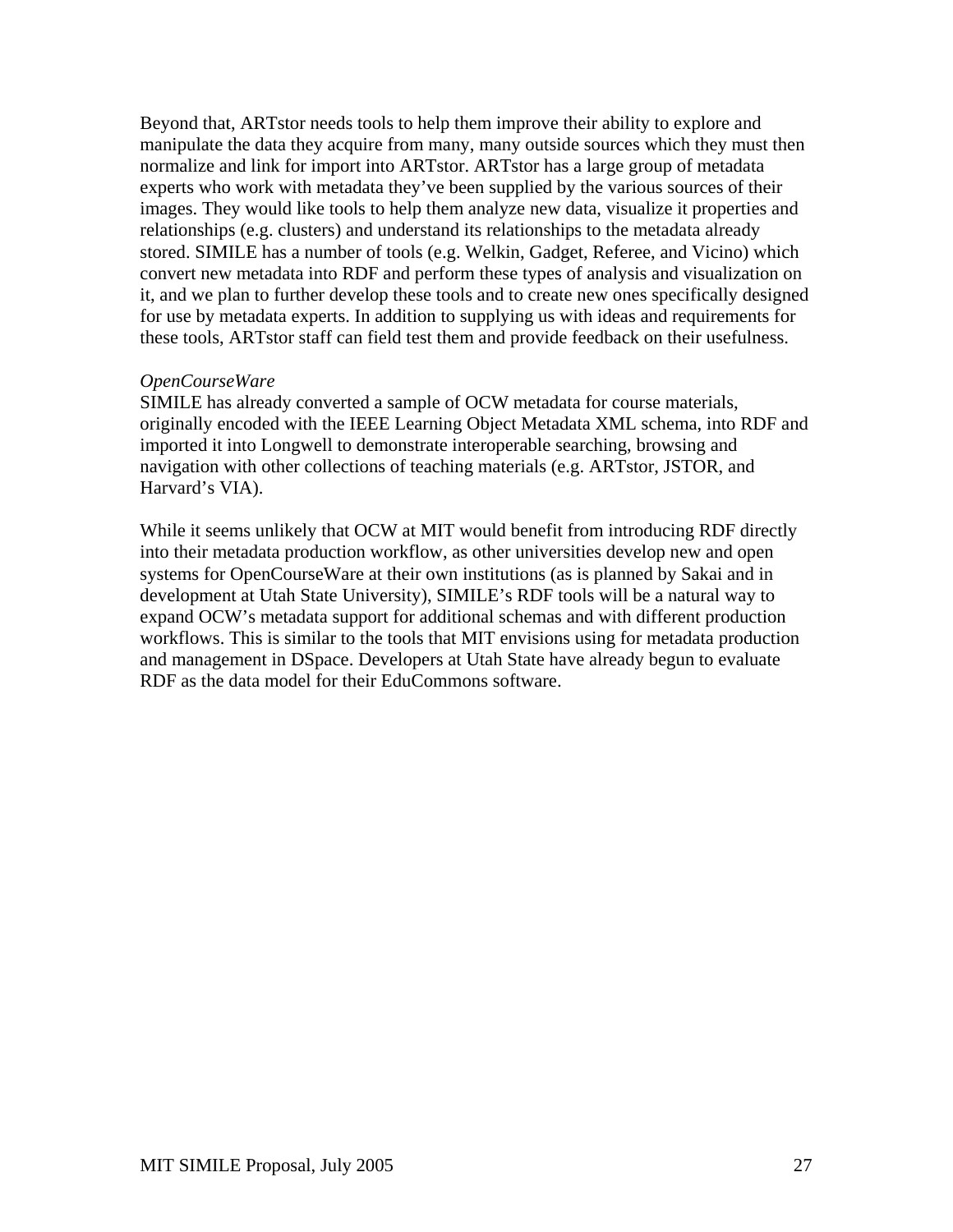# **Project Staffing**

Project Investigators

• MacKenzie Smith, MIT Libraries. Project PI with overall responsibility for project management and problem definition (15% funding)

Together with the Technical Project Manager, MacKenzie will provide overall project management for SIMILE, including budget management and reporting, hiring and personnel management, outreach and marketing of findings, coordinating of requirements definition and tools testing, coordination of data collections (e.g. from ARTstor, Getty, etc.), liaising with collaborators from other projects (Sakai, Fedora, etc.) and other high-level management activities as necessary.

• Eric Miller, W3C Semantic Web Activity Lead / MIT CSAIL Scientist (15%) funding)

Together with the Technical Project Manager, Eric will provide the overall technical leadership to the Semantic Web Advanced Developers. Eric's responsibilities will additionally include working with industry to provide supporting tools and technologies that advance this project, along with providing expert guidance on related Web standards and enabling technologies to help ensure the projects success. Additionally, Eric will provide a liaison role between the Simile project and other related Semantic Web Advanced Development activities of the W3C along with a conduit for migrating the pre-standardization work developed by the team into future standards work to help reduce future costs associated with future projects the leverage the Simile infrastructure.

• David Karger, MIT CSAIL (10%)

Professor Karger will apply his experience researching information management to help guide the development of tools for librarians (and other data managers) and clients to work with the rich semi-structured information corpora our system will hold. Our system posits a relatively lightweight, web-based interface for typical clients, and a more heavyweight rich client to help librarians manage the data. Meeting regularly with the developers, Karger will help transfer ideas from the Haystack research project, which has answered many questions about how to design user interfaces to help users interact with partially structured information.